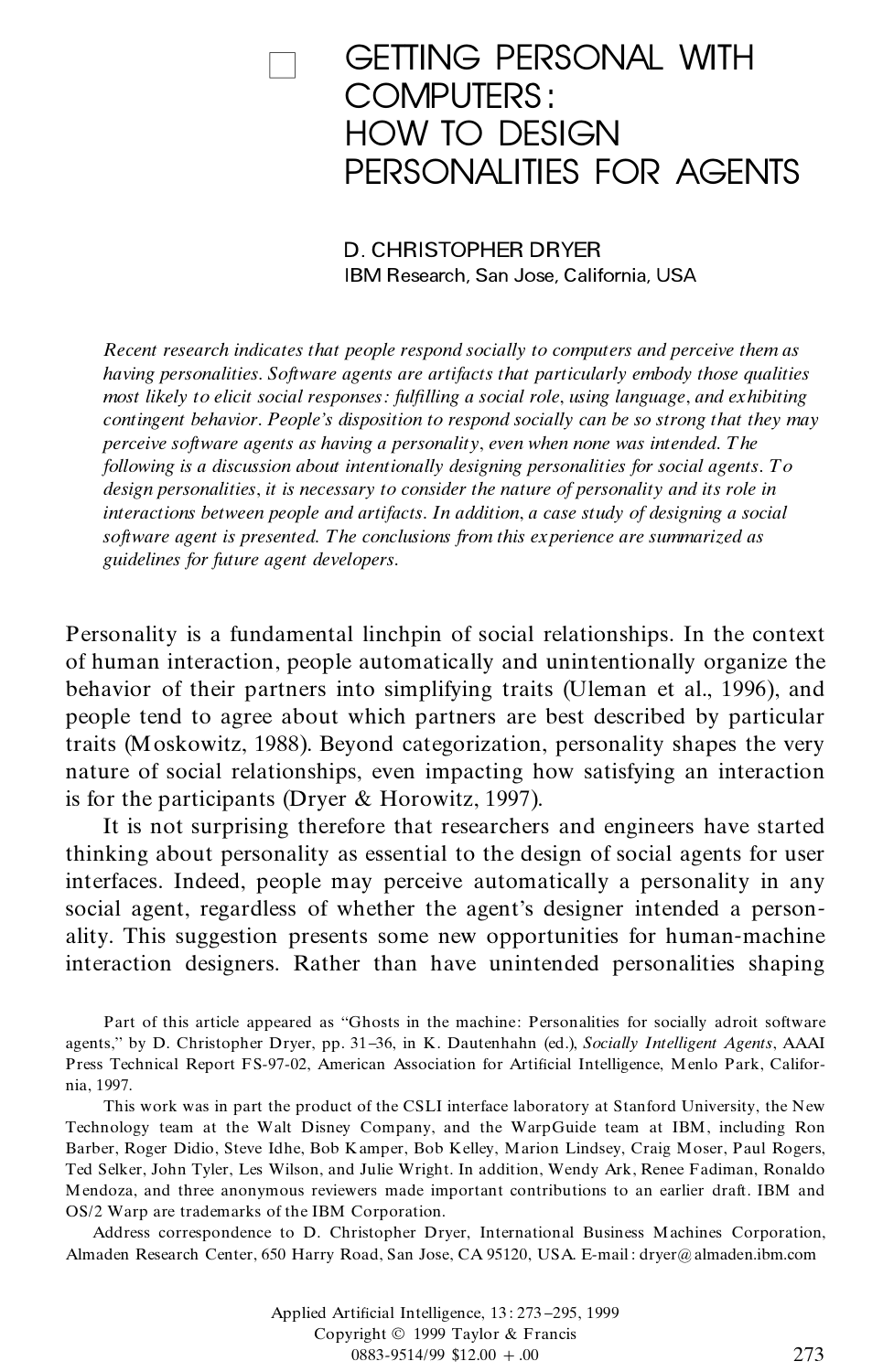people's interactions with machines, designers can intentionally create personalities that support satisfying social interactions. This task depends on understanding the nature of personality, the role of personality in people's interactions with artificial agents, and how agent personalities can be created.

#### **THEORETICAL BACKGROUND : THE NATURE OF PERSONALITY**

A personality is the collection of individual differences, dispositions, and temperaments that are observed to have some consistency across situations and time. Beyond this basic definition of personality, different researchers have thought about the phenomenon in various ways. For example, person ality can be seen as only the measurable consistencies in behavior (e.g., Mischel, 1968). Personality also can be seen as the perceived consistencies in people, independent of whether those consistencies are actual (e.g., Shweder, 1975). Alternatively, personality can be seen as an interaction between the expectations of an observer and the behavior of the observed (e.g., Cantor & Mischel, 1979). Where intentionally created personalities are concerned, however, the behavior of the observed has been designed with the expectations of an observer in mind. The personality of a user interface agent does not matter outside of the perception of an observer. From this perspective, the actual and perceived personalities can be assumed to be the same.

People unconsciously use personality as a tool to organize otherwise overwhelming information about social partners. Successful social behavior negotiates the goals, beliefs, and emotions of multiple social partners. These negotiations occur in most domains of human life, including collaborative work, recreation, and family life. People use their perceptions of their partner's personality to make predictions about what that person will do and how that is different from what other people will do. Without personality and the ability to use personality to organize these predictions, social behavior would break down.

The variety of human personalities is infinite. Mapping the space of all of the possible personalities seems like an impossible task. Indeed, there are thousands of nonsynonymous trait adjectives, such as shy, adventurous, obsessive, domineering, feminine, and anxious.

The task, however, is simpler than it seems. While there are thousands of different facets to personalities, only a few factors really matter at a more abstract level. The five important factors (for review, see McCrae and John, 1992) can be described as (1) agreeable (cooperative to competitive), (2) extroverted (outgoing to withdrawn), (3) neurotic (anxious to calm), (4) conscientious (organized to lax), and (5) open (curious to closed minded). Cer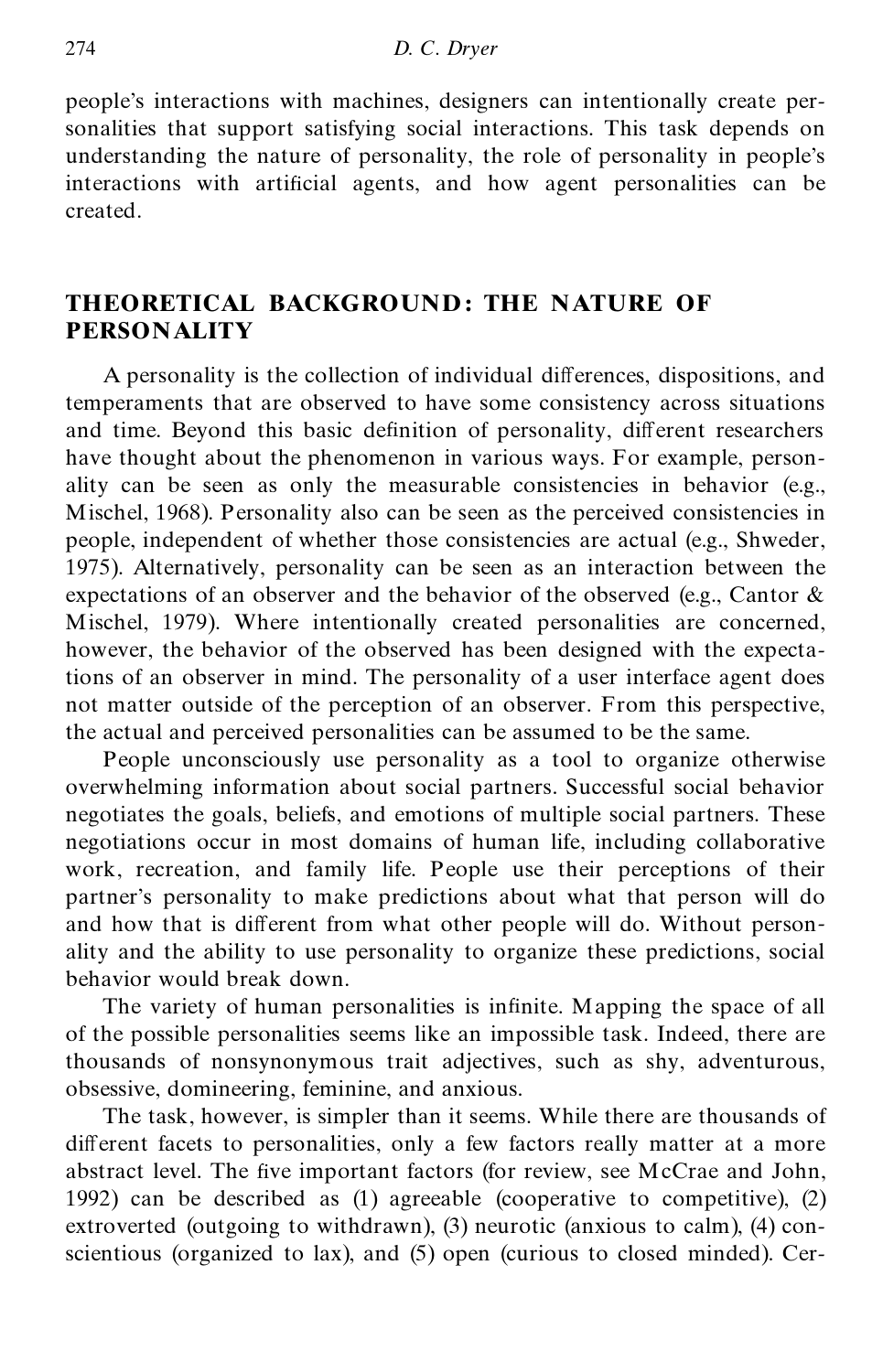tainly, there are other things to know about a partner, but nearly all of them covary with one of these five dimensions or some combination of them.

These factors result from empirical investigations into which sets of indi vidual differences (among samples of all possible individual differences) covary. All of the theoretically derived personality schemes that have been tested, such as the Myers-Briggs (Croom et al., 1989), can be shown to be simply rotations of some or all of the Big Five dimensions (Furnham, 1996).

Of the five factors, the most important for social interactions are those that concern individual differences in social behavior, namely, agreeableness and extroversion or their common rotations, ''friendliness'' (friendly to cold) and ''dominance'' (authoritative to submissive) (Wiggins, 1979). These two factors, proposed by Aristotle in *Rhetoric*, have been reinvented and renamed by various theorists (e.g., Leary, 1957 ; Benjamin, 1974 ; Strong & Hills, 1986).

The factors and some typical labels are shown in Figure 1: the twodimensional interpersonal space. This two-dimensional model has been pro posed as a ''nomological net'' uniting various interpersonal research programs (Gurtman, 1991 ; Wiggins & Broughton, 1985). For example, researchers have found the two-dimensional structure to be fundamental to interpersonal traits (Conte & Plutchik, 1981 ; Wiggins, 1979), needs (Wiggins & Broughton, 1985), problems (Horowitz, et al., 1988), relations (Wish et al., 1976; Dryer et al., 1994), emotions (Knutson, 1996), and goals (Dryer  $\&$ Horowitz, 1997).



**FIGURE 1.** The two-dimensional interpersonal space.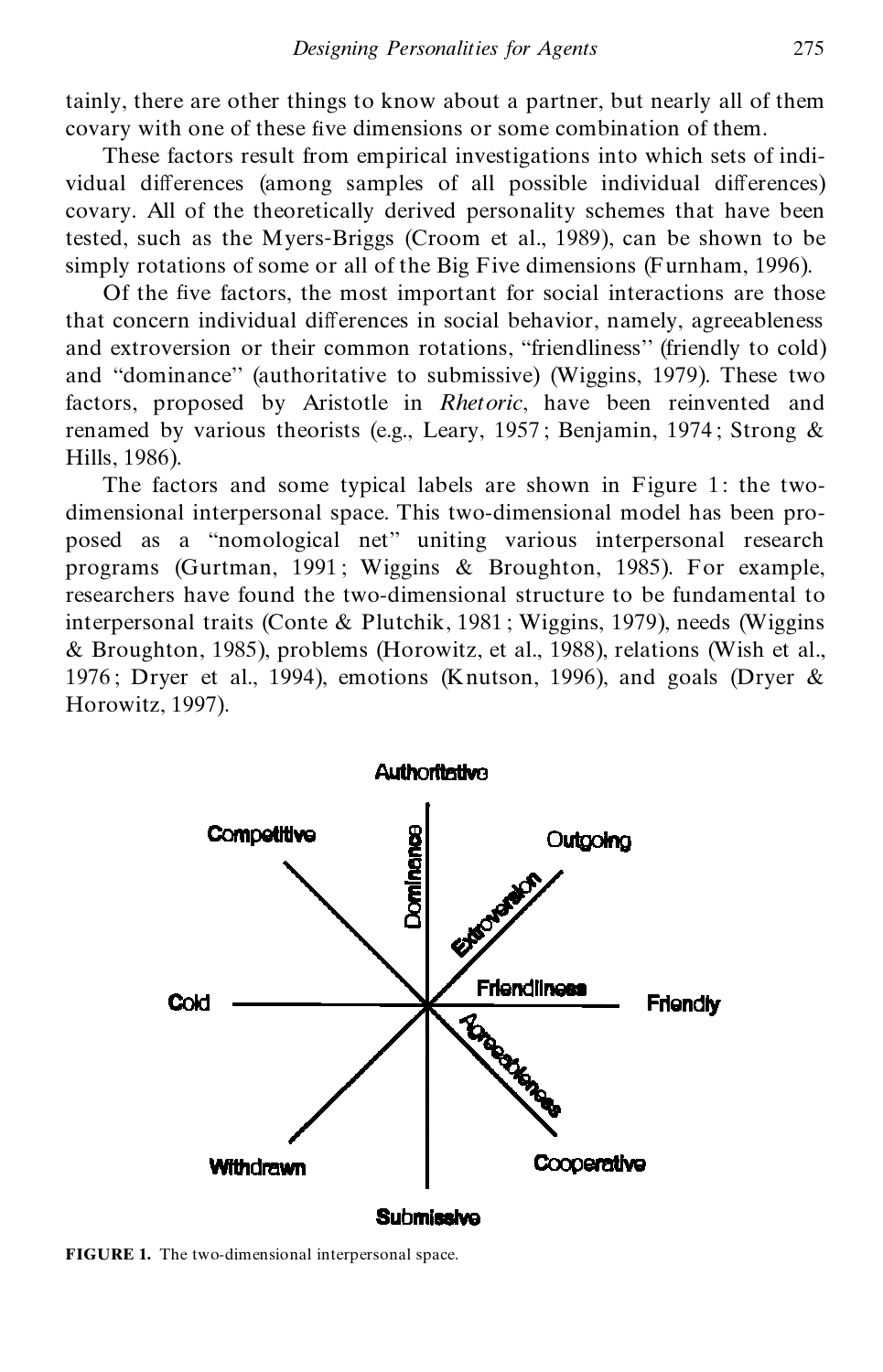Because personality helps people organize the behavior of others, it also guides people's responses to their social partners. People differ in the kinds of personalities they want their partners to have, and the match between two people's personalities impacts how enjoyable and productive the interaction is (Dryer & Horowitz, 1997 ; Horowitz et al., 1997). In general, people like partners that have "positive" personalities. Each of the five personality dimensions has a positive (i.e., socially desirable) pole and a negative pole. Personalities that are described at the positive end of the pole are better liked, and vice versa ; all else being equal, people would rather interact with cooperative, outgoing, calm, organized, and curious partners than competitive, withdrawn, anxious, lax, and close-minded partners.

A personality, however, can be too positive. Partners with personalities that are extremely positive on all five dimensions may be less attractive than partners who have a negative personality attribute along at least one dimension. People find it easier to identify with a character who has some weakness or flaw that makes them seem human; "perfect" characters are unnatural and seem less lifelike (Thomas & Johnson, 1981). Similarly, researchers (Aronson et al., 1966) have found that partners with a foible are liked better than those without.

Personalities that are similar to a person's own are also well-liked (Byrne, 1971). For example, friendly people find friendly partners more attractive than cold people do, and cold people find cold partners more attractive than friendly people do.

There are exceptions, however, to the maxim that ''birds of a feather flock together;" sometimes, "opposites attract." When similarity is paired with undesirable characteristics (such as unattractiveness or evidence of mental disturbance), people actually prefer dissimilar partners over similar partners (Novak & Lerner, 1968; Taylor & Mettee, 1971). Likewise, personalities are liked if they make up for something positive that you do not have. People prefer partners who want to take on dissimilar rather than similar roles in a relationship (Krokoff et al., 1988). Also, when a task requires one person to take charge, a dominant person will prefer to work with a less dominant partner, and a submissive person will prefer to work with a more dominant partner (Dryer & Horowitz, 1997). In special situations like these, people prefer partners who are complementary to themselves rather than similar to themselves.

#### **EMPIRICAL INVESTIGATIONS : THE ROLE OF PERSONALITY IN PEOPLE'S INTERACTIONS WITH ARTIFACTS**

Through a number of research programs, psychologists have characterized the ways in which people fundamentally perceive their social partners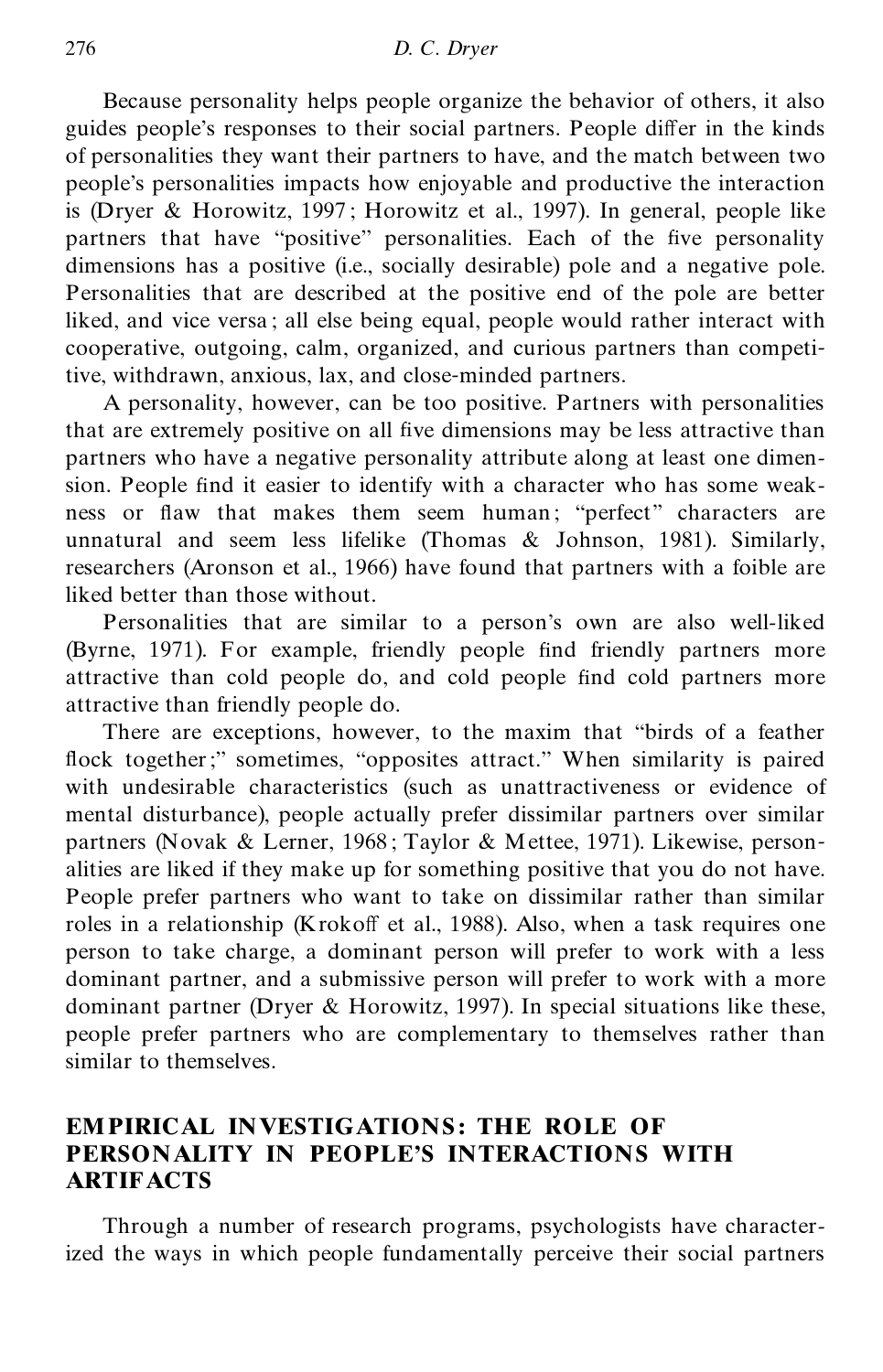along the dimensions of friendliness and dominance. One interesting research question is whether people perceive the personalities of artificial agents in the same way.

This hypothesis can be considered within the framework of social interface theory (for an overview, see Reeves & Nass, 1996). Social interface theory is built on the results of various studies demonstrating that people respond socially to machines. These studies suggest that people's responses to technologically medicated social partners can be the same as their responses to natural partners. People are inclined to treat everything as social and natural. Therefore people automatically and subconsciously lever age whenever possible what they know about their natural and social experi ences to help them with their technological experiences.

Software agents in particular are likely to encourage social responses because of three important features. (1) They can use full-sentence text, in addition to the typical user interface forms of communication, like menus, controls, and icons. Full-sentence text is more natural, especially for people with a more verbal than nonverbal cognitive style (Horn  $\&$  Cattell, 1966). (2) Software agents can embody task knowledge as well as use artificial intelligence to reason about when and how to engage a person in interaction. This gives them a compelling kind of contingent behavior. (3) Software agents can autonomously perform actions on a person's behalf. These features- natural language (text), contingent behavior (intelligence), and social role (autonomous assistance)- are the three factors that predispose people to respond socially (Reeves & Nass 1996).

Various tests of social interface theory have provided evidence that people apply apparently irrelevant knowledge about social interactions to their interactions with machines. For example, people are polite to agents (Nass et al., 1997b), use social rules to explain their behavior (Nass et al., 1994), apply social stereotypes to them (Nass et al., 1997a), treat them as teammates (Nass et al., 1996a), and look for social motives when agents flatter or criticize (Fogg  $\&$  Nass, 1997). Given the importance of personality in people's social behavior, we wondered whether perceiving a personality is another social response that people have when interacting with an agent.

This question was first addressed with a laboratory study concerning social responses to computers (Dryer et al., 1993a). In this study, 44 computer-literate participants interacted with personal computers through a traditional -style graphical user interface. A computer first tutored participants on a series of topics (social customs, mass media, and computers). The participants were tested with a number of questions on the topics, ostensibly to determine how successful the tutoring was.

The participants then had a final interaction with a computer. In this interaction, a computer reviewed each of the test questions. For each question, the computer first indicated whether the participant had answered the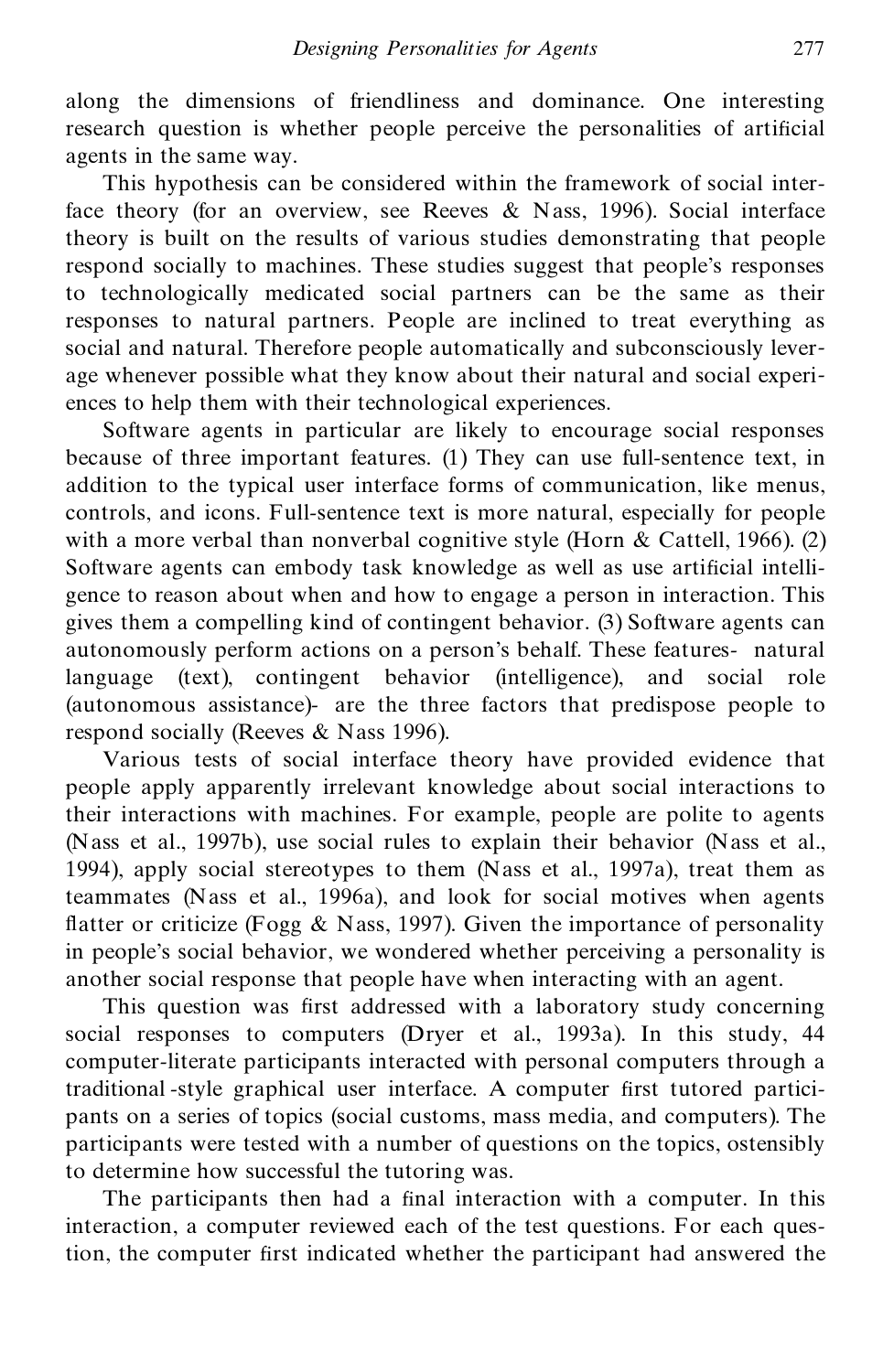question correctly and offered a critique of how successful the tutoring had been for this question. In all cases the critique concerned the performance of the tutor and not the performance of the participant. The experimental manipulations occurred during this final interaction.

The first manipulation concerned whether the evaluating and tutoring computers were the same or different. For one-half of the participants, the evaluating computer was the same as the tutoring computer; that is, the tutoring and the evaluating interactions both occurred with one and the same machine. For the other half, the evaluating computer was different from the tutoring computer. In this case, there were two computers sitting side by side that were identical in kind and appearance ; participants were tutored on one machine, and then, for the evaluation interaction, they moved over to the other machine.

The second manipulation concerned whether the evaluation was typi cally positive (i.e., the tutoring was judged to be ''successful'') or negative (i.e., the tutoring was judged to be ''unsuccessful''). For all the participants in the study, the review of the test questions was rigged so that everybody answered the same number of questions ''correctly,'' and thus the evaluation of the tutoring was arbitrary. For one-half of the participants, the evaluation was positive, and for the other half the evaluation was negative. After this interaction, participants' perceptions of the dominance and friendliness of the evaluating computer were assessed with two ten-point Likert items on a pencil-and-paper questionnaire; the two items were ''authoritative'' and ''friendly,'' with the ends of the scale anchored by the labels ''describes very poorly'' and ''describes very well.''

If this interaction involved people rather than machines, the manipulations could be described as self-evaluation versus other-evalution and praise versus derogation, terms that connote certain dispositions and social moti vations. Rationally, machines clearly do not have motivations that involve a "self" or dispositions toward social relationships. The goal of this study, however, was to investigate whether people perceive personalities in machines. If people were to see the machines as having personalities, the conditions theoretically could be called self-praise, self-derogation, other praise, and other-derogation. In all cases, the only actual differences among the conditions were whether the evaluating computer was the same as or different from the tutoring computer and whether the evaluation was positive or negative; all other aspects of their behavior were constant across the four conditions.

Researchers have used various methods (including behavioral measures) to determine how people use the interpersonal dimensions to organize behaviors like evaluation, resulting in catalogs of the theoretical locations in the interpersonal space of a number of behaviors (Kiesler, 1983; Strong  $\&$ Hills, 1986; Horowitz et al., 1991). Specifically, other-derogation is authori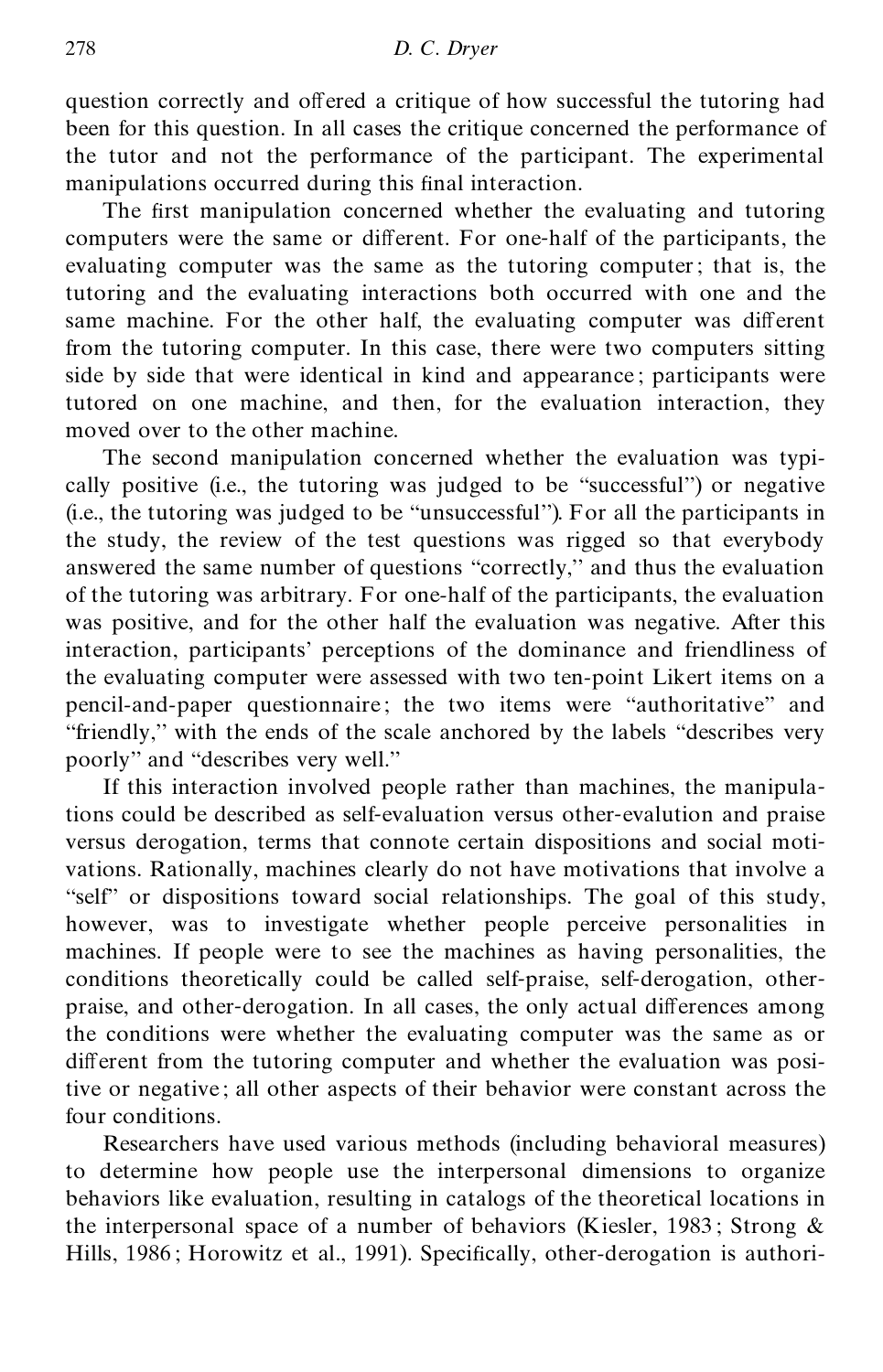tative and cold, other-praise is friendly, self-derogation is submissive, and self-praise is cold. To determine whether participants assessed the person alities of the machine as they would a person, we plotted their perceptions of the computer in the interpersonal space defined by authoritativeness  $(v)$  and friendliness  $(x)$ . To construct this plot, condition means were calculated from the two questionnaire items (assessing authoritativeness and friendliness), and mean substraction was used to set the origin at zero. As illustrated in Figure 2, the mean personality ratings were as follows: other-derogation  $(-0.6, 1.3)$ , other-praise (1.1, 0.0), self-derogation (0.7,  $-1.6$ ), and self-praise  $(-1.1, 0.3)$ . The product moment correlation between the empirical and the theoretical placements of these traits in the two-dimensional interpersonal space was  $r = 0.94$ , two tailed  $p < 0.001$  (for an explanation of the statistical analysis, see Hildebrand, 1986). In other words, we found good evidence that people use the personality traits of dominance and friendliness to organize the behavior of machines and people in the same way, even though such personality constructs may be rationally inapplicable to computers.

In this study the machines' personalities were determined by their behavior alone. Frequently, however, designers have given personalities to agents by manipulating their representation rather than their behavior. Anthropo morphic agents are obvious examples of intentionally created personalities. Typically, anthropomorphic agents are represented with first-person communication styles and human-like interface characters.

We therefore were interested in whether people think about anthropo morphic agents fundamentally in terms of personality, just as people do with human partners and with text-based agents. To examine this, we conducted



**FIGURE 2.** Personalities of evaluating computers.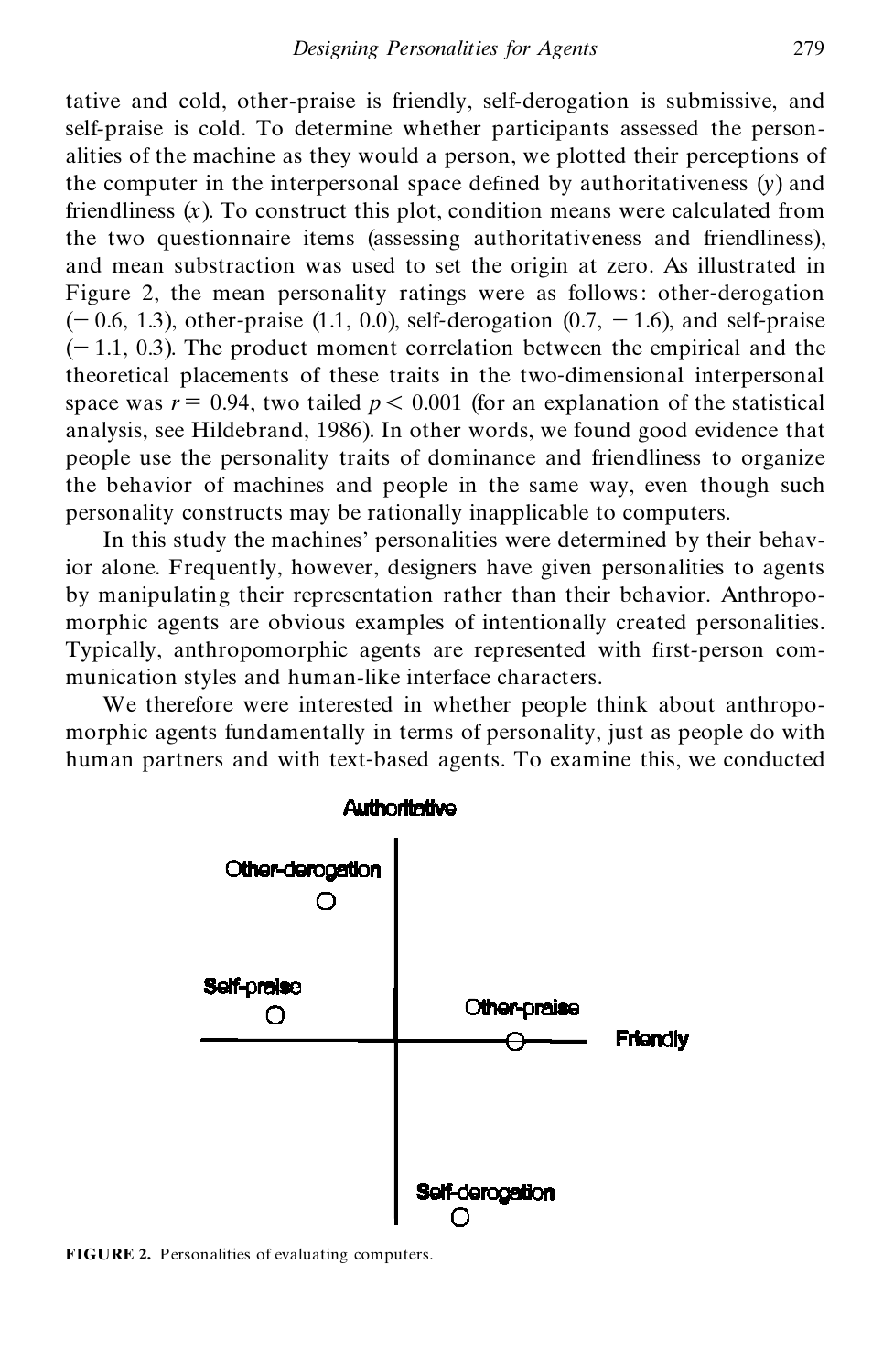a study (Dryer, 1995) that differed from the tutoring computer study in two important respects. First, we represented agents with animated characters rather than a text-based, traditional user interface. Second, we used a different method to assess participants' perceptions of the agents' personalities. In the earlier study, we assessed participants' perceptions along the established personality dimensions. It is possible that our use of these dimensions biased participants to distinguish the agents primarily in terms of personality. Without this method, would participants preferentially perceive agents differently perhaps relying on qualities other than personality ?

To get at the qualities of the characters that were conspicuous to partici pants, we used a method called multidimensional scaling (MDS; for a description, see Young (1987)), which mathematically extracts whatever dimensional structure participants use to distinguish objects of judgment. For this study, 31 participants rated the similarities of 37 animated characters that were potential user interface agent representations. The mean similarity ratings were treated as ordinal numbers, and the distances as symmetric. We used a Euclidean multidimensional scaling method, deriving solutions for one through five dimensions. For each solution, we examined two measures of goodness of fit: Kruskal's stress (s) and the squared correlation of distances  $(RSQ)$  (Young, 1987). The goodness of fit values for the respective five-dimensional to one-dimensional solutions were  $s = 0.594$  and  $RSO = 0.766$ ,  $s = 0.447$  and  $RSO = 0.813$ ,  $s = 0.568$  and  $RSO = 0.692$ ,  $s = 0.744$  and RSQ = 0.528, and  $s = 0.881$  and RSQ = 0.355. The fourdimensional solution showed a relatively good stress value and accounted for a good proportion of the variance. In addition, we found that the four dimensional solution was easily interpretable. Namely, the four-dimensional MDS solution revealed that participants perceived differences among characters along these dimensions: (1) cooperative versus competitive, (2) out going versus withdrawn, (3) sophisticated versus "cartoon-like," and (4) human versus animal.

Two of the dimensions clearly had nothing to do with personality. The dimension we called sophisticated versus cartoon-like represented the artistic style of the agents' visual representation. Some representations were more realistic, while others were designed with more of a cartoon style. Another dimension, which we called human versus animal, reflected the fact that the agents were a collection of fictional humans and anthropomorphized animals and objects. Therefore the artistic style of the representation as well as the kind of thing (human or not) that was represented were dimensions along which participants distinguished the agents.

The other two dimensions concerned the social nature of the agents. In fact, like the previous study, participants distinguished these agents within the two-dimensional interpersonal space, specifically along the dimensions of extroversion and agreeableness. When we inspected the placement of the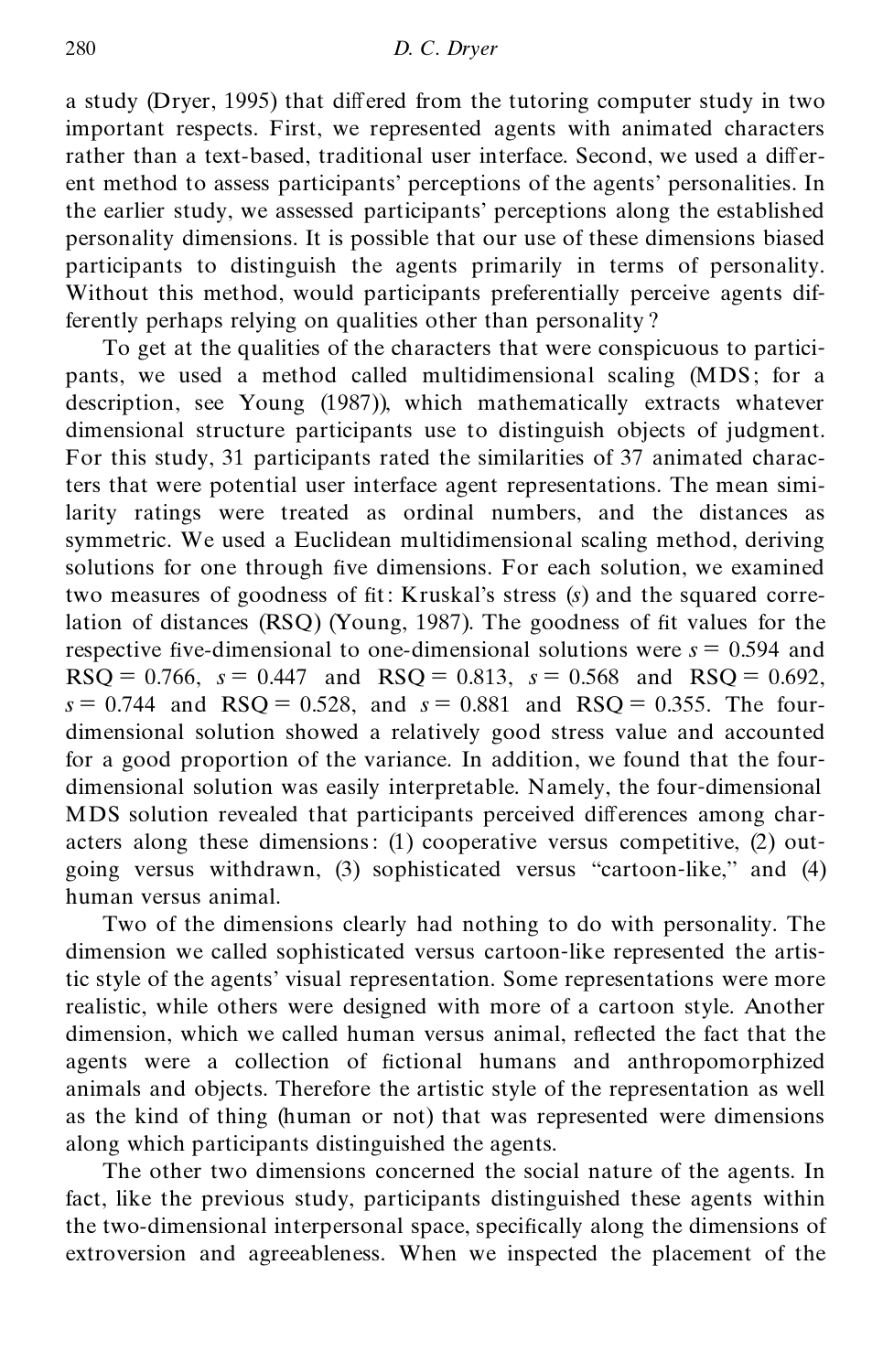characters within the interpersonal space, we observed that some distinctive visual elements were associated with clusters of similar characters. Friendlier characters (i.e., high on agreeableness and extroversion) tended to be represented by rounder shapes, bigger faces, and happier expressions than were colder characters. Similarly, bold colors, big bodies, and erect postures were more typical of dominant characters (i.e., high on extroversion and low on agreeableness) than they were of submissive characters.

Thus this study provided evidence that personality is fundamental to the way in which people perceive social agents represented by animated characters. In interpersonal interactions, perceiving personality is important because it impacts, among other things, how much people like interacting with each other. In the case of animated characters, a perceived personality could determine how well people will like a social agent. To examine this question, we conducted another study with the same set of 37 animated characters (Dryer, 1995). This study was designed to explore a number of factors that might impact a participant's liking for a character: the character's personality (friendliness and dominance), the strength of the character's personality (subtle versus extreme), the participant's own personality, the participant's level of experience with computers, and the participant's gender.

For this study, 40 participants indicated their liking for each of the 37 characters. In addition, we assessed the participants' own personalities, com puter experiences, and genders, as well as their perceptions of the characters' personalities. (Personality measures were z-score standardized to a mean of zero and unit variance ; for a description of z-scores, see Hildebrand (1986).) Using these measures, we divided the characters into groups. The most dominant half of the characters was assigned to a ''dominant'' group, and the least dominant to a ''submissive'' group. Similarly, the friendliest half was assigned to a ''friendly'' group, and the least friendly to a ''cold'' group.

Personality strength was defined as the sum of the absolute values of the dominance and friendliness measures, so that very cold or very friendly and very submissive or very dominant characters would score high on this measure and characters in between would score low. Then, for each of the four possible personality types (dominant friendly, dominant cold, submissive friendly, and submissive cold), the four characters with the highest personality strength score were assigned to a "extreme personality" group, and the four characters with the lowest personality strength score were assigned to a ''subtle personality'' group.

We examined the impact of these factors on the participants' liking of the characters with a repeated measures analysis of variance.<sup>1</sup> This analysis revealed that the character's personality was associated with how well liked the character was. Overall, dominant characters were better liked than sub missive characters,  $F(1, 24) = 11.15$ ,  $p < 0.01$ ; friendly characters were better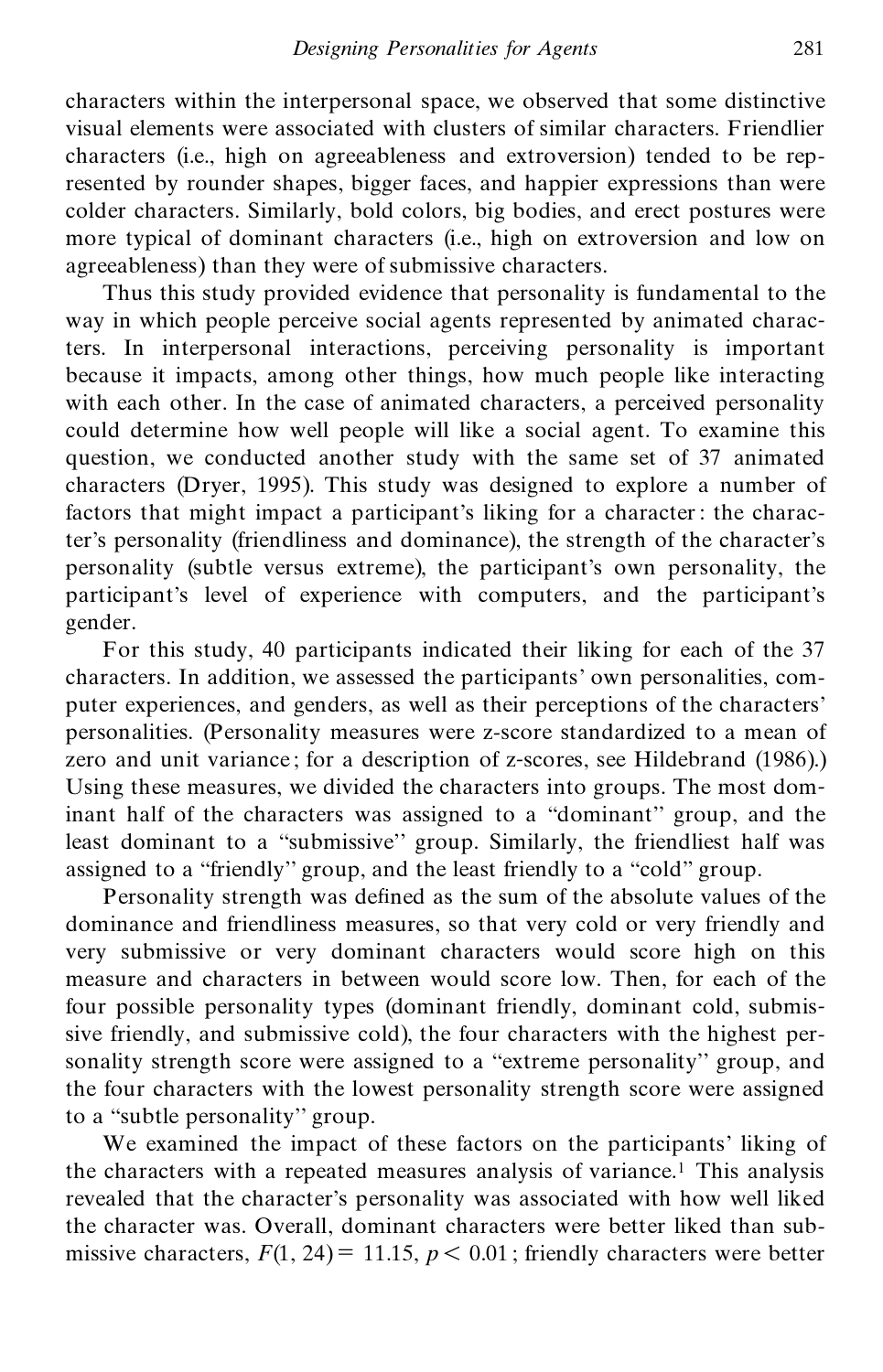liked than cold characters,  $F(1, 24) = 8.83$ ,  $p < 0.01$ ; and characters with extreme personalities were better liked than those with subtle personalities,  $F(1, 24) = 15.33$ ,  $p < 0.001$ . (for a description of repeated measures, analysis of variance, and the F statistic and its use in analysis of variance, see Hildebrand [1986]).

Consistent with responses to human personalities, characters with positive personality attributes were well liked. Independent of this effect, characters with strong personalities were also well liked. That is, not only were very dominant and very friendly characters relatively attractive, very sub missive and very cold characters were relatively attractive as well. It may be better to be extreme on the socially undesirable end of a dimension than to be in the middle. Many intentionally created personalities are probably too subtle. Personalities are rarely so extreme that they appear unnatural and are disliked ; in practice, it is difficult to create a personality that is too extreme (cf. Thomas & Johnston, 1981).

The other effects we examined concerned the participants' characteristics. The participants' level of computer experience and gender were not associated with the participants' liking of the characters; for experience  $F(1)$ , 24) = 2.89 and for gender  $F(1, 24) = 0.54$ , both *p* values not significant. Similarly, the participants' personalities did not impact how much they liked the characters overall; for dominance  $F(1, 24) = 0.20$ , and for friendliness  $F(1, 24) = 0.20$  $24$ ) = 2.03, both *p* values not significant. However, participants did tend to like those characters that had personalities that were similar to their own, at least with respect to friendliness. Relative to participants with cold person alities, participants with friendly personalities tended to like friendly characters and, relative to participants with friendly personalities, participants with cold personalities tended to like cold characters; for the effect on liking the interaction between the participant's friendliness and the character's friendliness,  $F(1, 24) = 11.50$ ,  $p < 0.01$ . (The interaction between the participant's dominance and the character's dominance was not significant;  $F(1)$ ,  $24$ ) = 0.90.) Thus anthropomorphic agents can be represented graphically in ways that impact the personality that people perceive the agent having. Moreover, this personality can impact how well people like the agent.

Giving an agent an anthropomorphic representation can have other consequences as well. One common hypothesis is that anthropomorphic agents increase people's expectations of what a system can do. For example, people may expect that a system with a believable, lifelike character will be capable of moving like a human being or understanding natural language. In other words, if people's expectations for a system's personality are met or exceeded, then they subsequently may set higher expectations for other human-like proficiencies.

In the case of animated characters, it may be technically challenging to meet people's expectations for human movement. People are very good at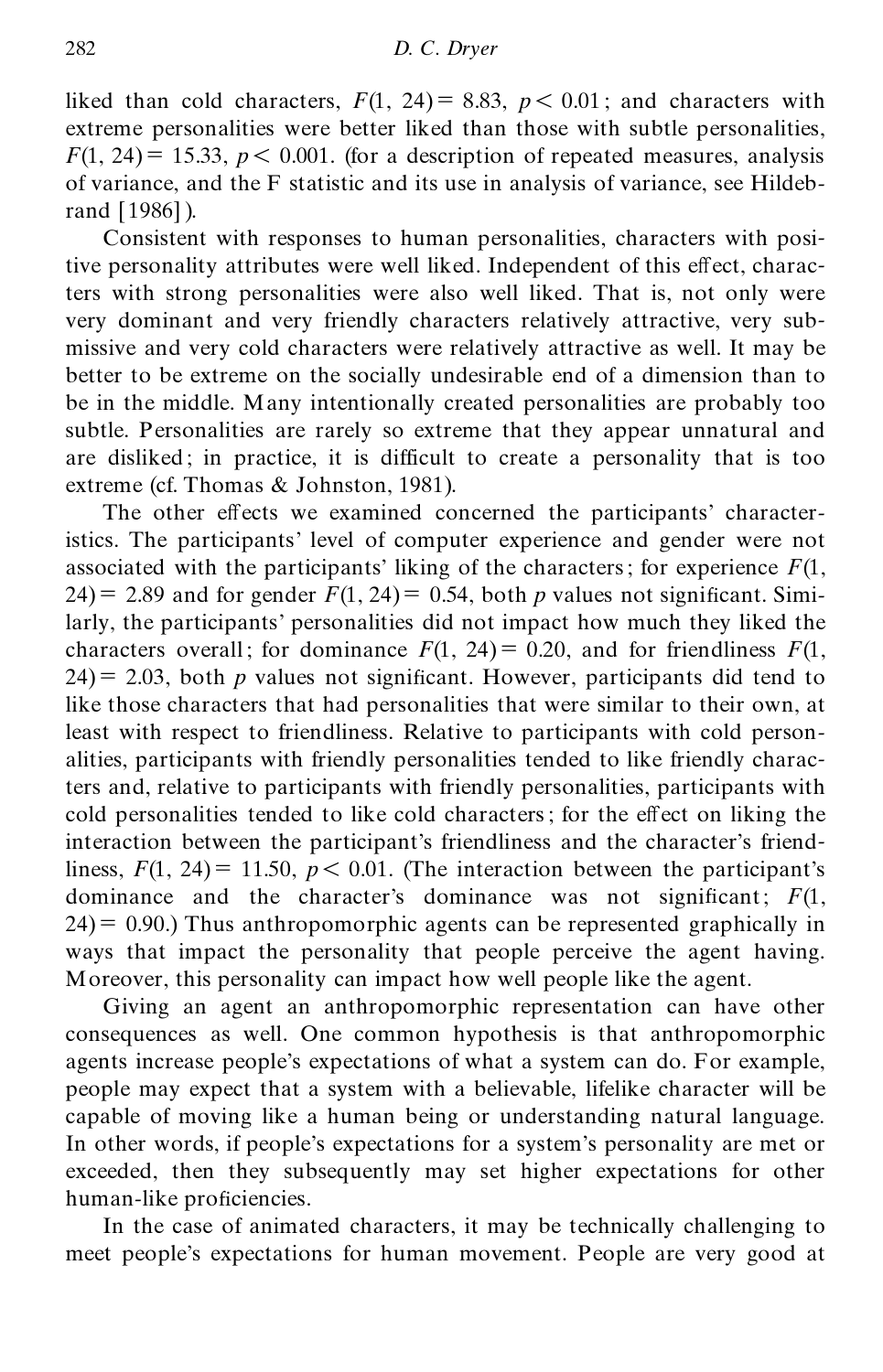detecting even the slightest deviations from normal human movement. As an example, researchers (Reeves & Nass, 1996) have studied the consequences of creating a mismatch between a picture of a face speaking and the sound of the words being spoken. In this case, the mismatch was subtle enough not to be noticed consciously ; the audio was presented one-sixth of a second before the video. Even when the mismatch was unnoticeable, participants had significantly more negative reactions to the asynchronous faces than they did to the naturally moving faces. Participants did not fault the tech nology ; rather, they judged the character to be awkward and unpleasant. This result indicates that people will like an agent less when its representation fails to meet their expectations for natural movement.

The influence of people's expectations for an agent's intelligence also may be important. In one study (King & Ohya, 1996), participants viewed 20 possible agent representations, ranging from simple geometric shapes to very high resolution, animated three-dimensional models of human forms that included random eye blinking movements. Participants were asked to indicate whether each representation was an agent, object, or event, and to rate the ''intelligence or potential intelligence'' of the thing represented. In general, the participants rated the more human-like representations as being more like agents and more intelligent than other representations. Other researchers (Kiesler & Sproull, 1997) had participants interact with human partners, software agents represented by a face, and software agents represented by a dog. They found that human faces elicited social responses of trust and cooperation that were comparable to the social responses elicited by human partners and stronger than the social responses elicited by the dog-like interface characters.

If people perceive an agent to be intelligent, are they disappointed if it betrays their expectations ? In a study (Brennan & Ohaeri, 1994) of a simulated airline reservations agent, embodied in a text-based user interface without a character, participants received one of three message styles: tele graphic, fluent, or anthropomorphic. Participants expended the most effort on their language responses to the anthropomorphic agent, treating it as if it were intelligent. The participants, however, did not have expectations that the anthropomorphic agent would behave more intelligently than the other agents would. People may see anthropomorphic agents as intelligent without requiring them to behave any more competently than nonanthropomorphic agents. A number of researchers (Maes & Kozierok, 1993 ; Koda, 1996 ; Wexelblat, 1998) who have examined participants' expectations or frustrations have found very few differences in participants' responses to anthropomorphic agents versus nonanthropomorphic agents. The only difference that is commonly found is that participants find anthropomorphic agents more enjoyable than nonanthropomorphic agents.

Anthropomorphic agents may have some other interesting side effects as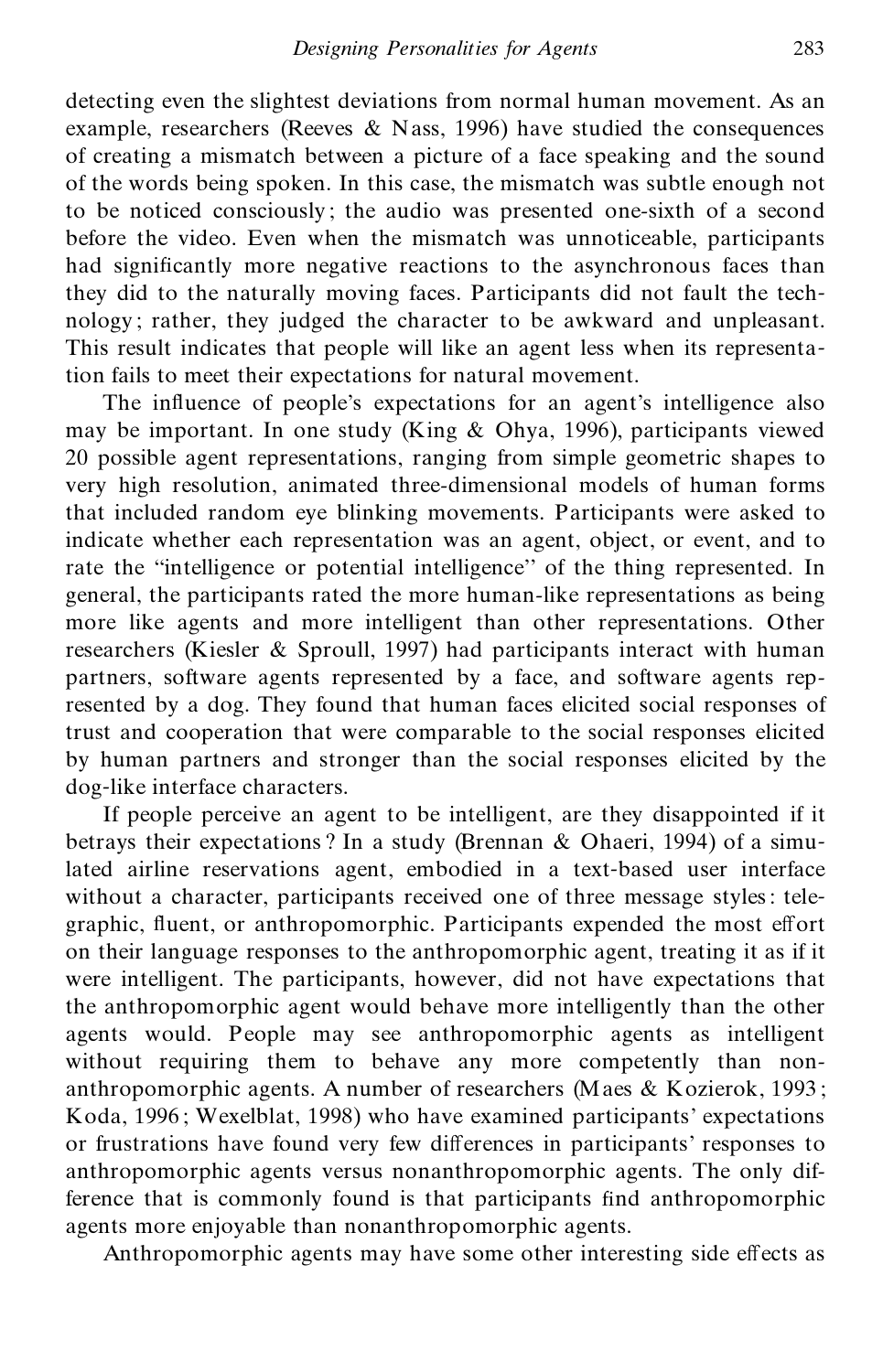well. For example, researchers studying pedagogical agents have found that the presence of a lifelike character can have a positive impact on students' perceptions of their learning experience (Lester et al., 1997). There may be costs to an engaging personality, however; specifically, attractive characters might be taking student's attention away from learning. Other researchers have investigated whether anthropomorphic agents are distracting.

Walker et al. (1994), for example, compared a system with an animated and expressive face to a system with no face. They reported that the face helped to engage people and that it also required some of their attention. Moreover, when the face had a stern expression, people were most pro ductive and had the most negative reaction to the system. Similarly, other researchers have reported that a realistically animated face is both entertaining and distracts people from their tasks (Takeuchi & Nagao, 1993 ; Takeuchi & Naito, 1994). In general, critics have argued that systems designed with anthropomorphic elements are unnecessarily inefficient (e.g., see the arguments presented by Don et al. (1992), Lanier (1995), and Shnei derman (1995)).

Anthropomorphic agents may be a powerful means of expressing a personality, and they may come with certain liabilities. When and how anthro pomorphic elements are best used remain open questions. Are animated characters enjoyable when the goal is entertainment, and are they distracting when the goal is efficient productivity? Are interface characters distracting when they are represented by animation or complex human faces, and are they natural when they are kept simple? It is possible that interface characters are likable inasmuch as they provide a clear personality for a social agent. They are not, however, the only means of expressing personality. Useful personalities can be created for agents without making the agents anthropomorphic.

Our next study concerned how nonanthropomorphic agents might be given useful personalities. The interface character study provided evidence that the personality of an agent can determine how well the agent is liked. Moreover, participants preferred agents with personalities that were similar to their own. To examine this issue further, we studied the match between participants' personalities and agents' personalities. In this study (Nass et al., 1995a), 48 participants worked with computers on a joint problem-solving task. Participants were preselected to have a personality that was either dominant or submissive. The computers were endowed with properties associated with either dominance or submissiveness.

Specifically, we used the phrasing of text, the computer's confidence, the order of turn taking, and the computer's name to operationalize dominance or submissiveness. The computers communicated through full-sentence text displayed on the monitor. In the dominant-computer condition the text consisted primarily of assertions and commands (e.g., "You should definitely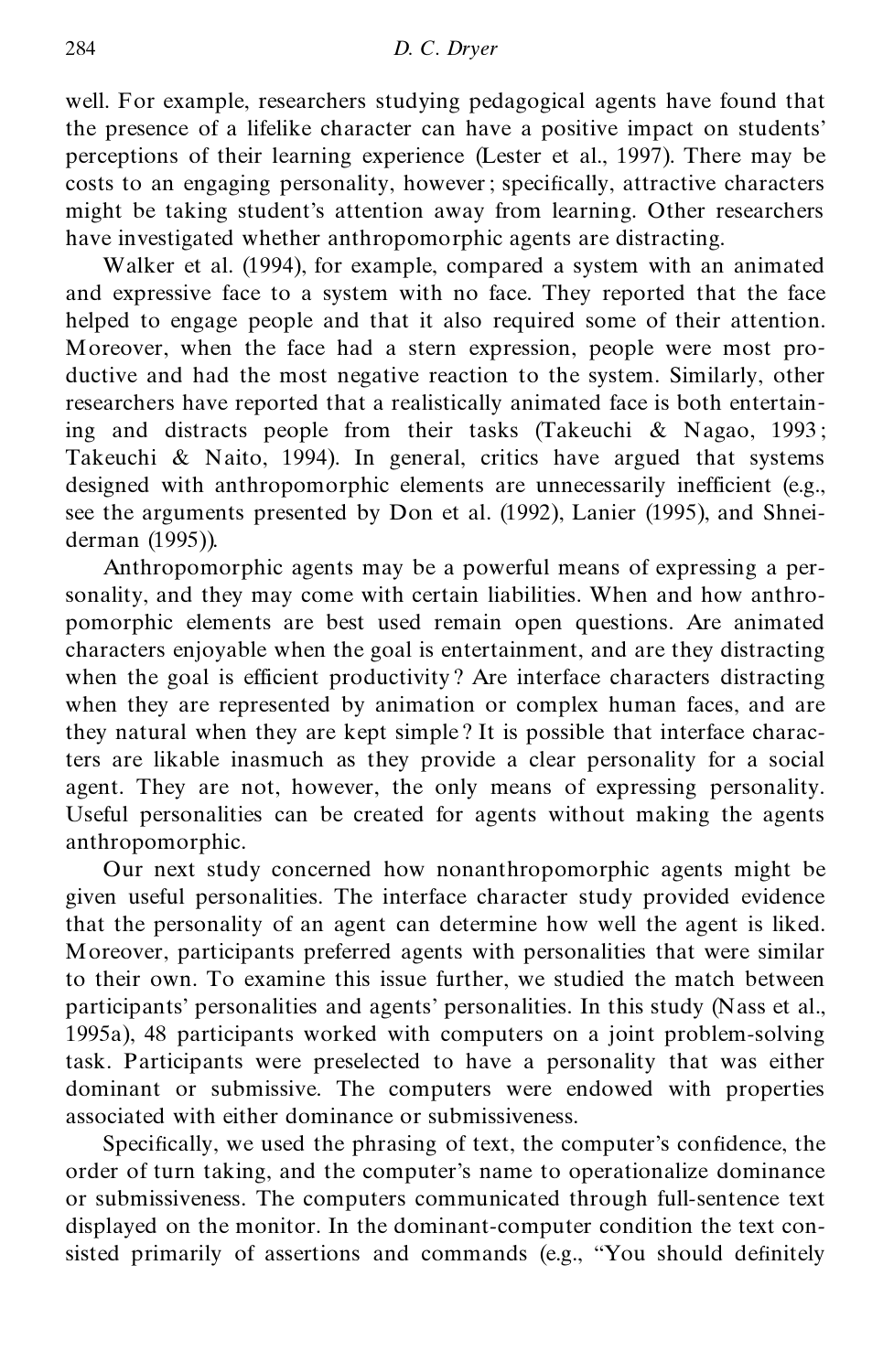rate the flashlight higher. It is your only reliable night signaling device."). In the submissive-computer condition the text was made up of questions and suggestions (e.g., "Perhaps the flashlight should be rated higher? It may be your only reliable night signaling device.'') During the interaction, both the computer and the human partner gave explicit ratings of their confidence with their proposed solution. In the dominant-computer condition the con fidence ratings were high (average ratings on a 10-point scale of 8.0 with a standard deviation of 0.8), and for the submissive-computer condition they were low (average ratings of 3.0 with a standard deviation of 0.8). The inter action was designed so that for each round either the computer or the human participant would take a turn first. In the dominant-computer condition the computer always went first, and in the submissive-computer condition the computer always went last. Finally, the computers were labeled with names; in the dominant-computer condition the computer's name was Max, and in the submissive-computer condition it was Linus. These names were identified as optimally dominant and submissive in a pretest sample.

In order to isolate the impact of dominance, the computers were not designed to differ in friendliness. Indeed, our assessments of the participant's perceptions of the computer's friendliness revealed no significant differences between the submissive-computer and the dominant-computer conditions.

In terms of dominance, however, when the computer and the participant shared similar personality types, (1) the computer was perceived as more competent,  $F(1, 44) = 11.60$ ,  $p < 0.001$ ; (2) the computer was perceived as more likeable,  $F(1, 44) = 4.28$ ,  $p < 0.05$ ; (3) the interaction was more satisfying and more beneficial,  $F(1, 44) = 5.18$ ,  $p < 0.05$ , and  $F(1, 44) = 6.35$ ,  $p<$  0.01, respectively; and (4) the participants were more satisfied with their own performance,  $F(1, 44) = 9.02$ ,  $p < 0.005$ . In other words, the "best" personality for the social agent depended on the personality of the human partner.

In a follow-up to this study, we were interested in how purely formal attributes of an artifact might interact with people's personalities. We therefore conducted a laboratory experiment (Detenber & Dryer, 1995) to assess the responses of participants with different personalities to various systemcontrolled visual displays. A machine presented 60 images to 125 partici pants. For some of the participants the display size was comparable to that of a home television set (roughly, a 10° horizontal visual angle). For other participants the display size was comparable to a movie theater screen (roughly, a 41° horizontal visual angle). Participants' emotional responses to the interaction were assessed along three dimensions: valence (''pleasant'' to "unpleasant"), arousal ("excited" to "calm"), and dominance ("in control" to "out of control"). The results indicated that participants with different personalities preferred interactions with different formal attributes. In particular, participants with highly neurotic personalities felt more unpleasant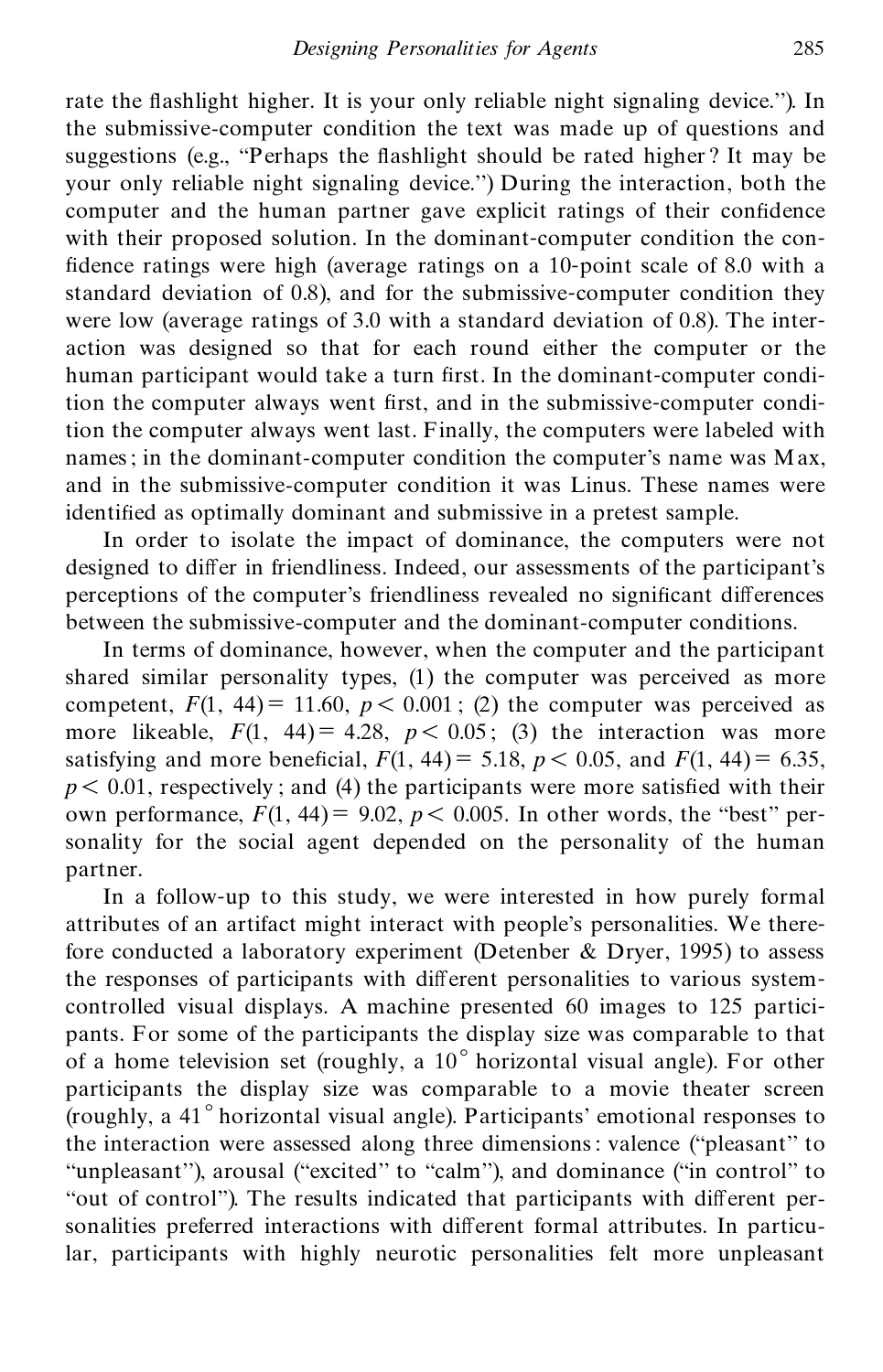emotions,  $F(2, 124) = 3.29$ ,  $p < 0.05$ , and more out-of-control emotions,  $F(2, 124)$  $124$ ) = 4.01,  $p$  < 0.05, while interacting with the small display than they did with the large display. Participants without this personality type showed the reverse pattern. It may be that people with highly neurotic personalities are anxious to get information about their environment. When people with this predisposition interact with a small display, they may feel frustrated that they do not have better access to the information that they seek (cf. Sparks & Spirek, 1988).

A machine's interaction behaviors need not differ in content; instead, the form alone of the human-machine interaction may have an impact on how people feel. In the study by Nass et al. (1995a) the form of the interaction determined whether the machine or the participant acted first. In the study by Detenber and Dryer (1995) the machine controlled how much information the participant received in the interaction. In both cases, this kind of control can be a social cue for a certain level of interpersonal dominance. The studies suggest that agent personalities can be built out of a certain visual appearance, the phrasing of text, or even the technological form that the interface with the agent takes.

Other researchers have explored how agent personalities might be best expressed. Because people prefer strong personalities, agent personalities work best when they are identifiable and consistent. Interesting personalities tend to be expressed consistently in three ways: (1) cohesiveness, or the ten dency for all the expressions of personality (such as behavior, language style, and appearance) to express the same personality ; (2) temporal stability, or the tendency for the same personality to be expressed at different times; and (3) cross-situation generality, or the tendency for the same personality to be expressed in different situations (cf. Moskowitz, 1988).

However, personalities also can be interesting when they change; what is important is that the change is clear and meaningful. When a dominant partner follows your lead rather than challenging your control, it has meaning because it communicates something, such as a respect for your authority. Personality ''inconsistencies'' work when they turn out to be clearly ''consistent'' after all (cf. Moon & Nass, 1996). Moreover, personality consistency does not require that a partner do the same thing all the time; that would be unnatural. Instead, interesting personalities get expressed in myriad, unique, and even surprising ways.

Finally, perceived personalities are abstractions constructed from a collection of specific behaviors. The five-factors model captures the structure of our perceptions of personality but not how personality is naturally expressed. For example, saying that someone is ''open'' is nearly meanin gless; the experience of personality occurs at a more basic level. An open person might be someone who is always curious to learn new things, fond of wine tasting, and frequently changing jobs. In fact, our liking of social part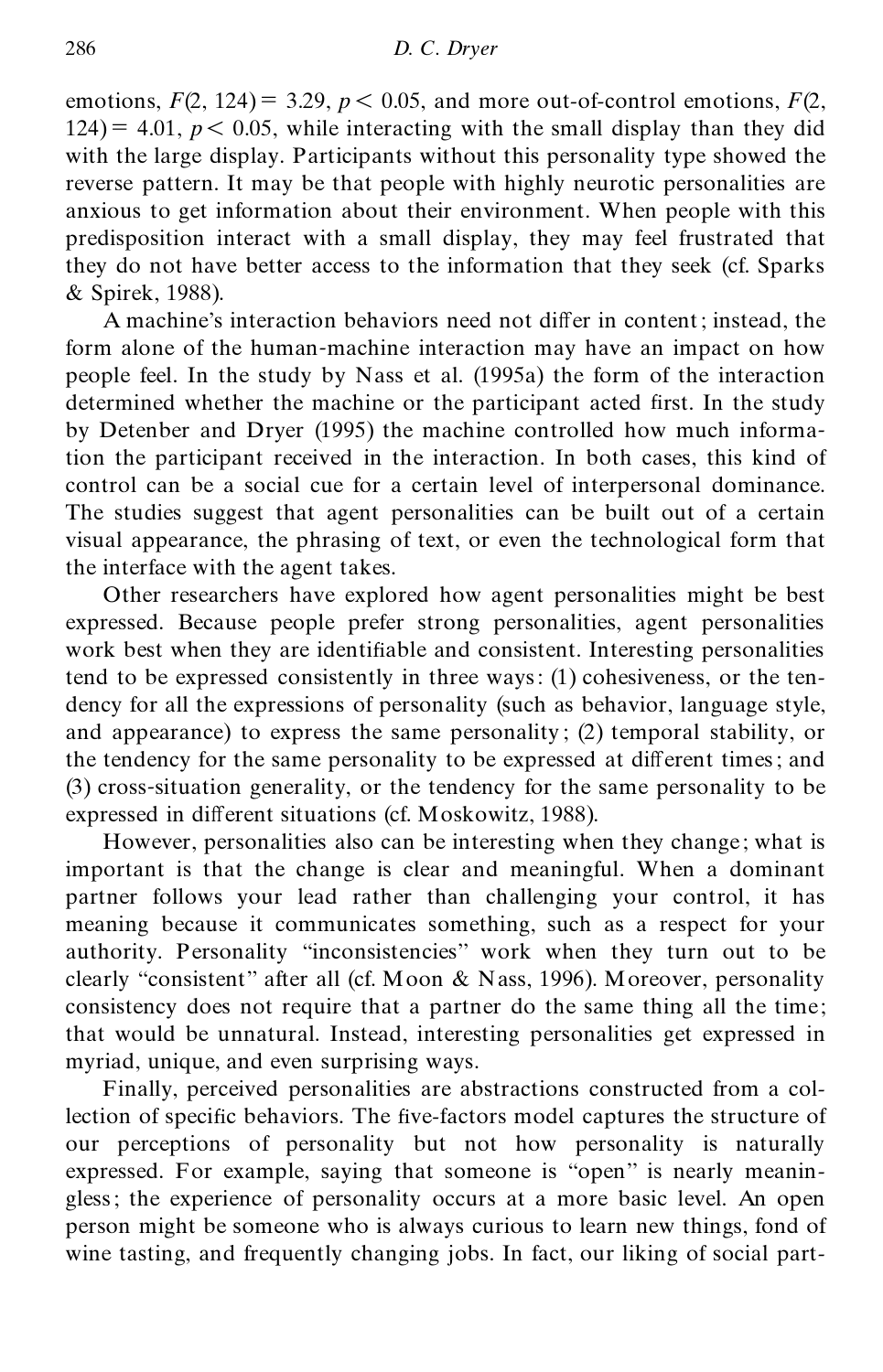ners is associated with the degree to which we see them as having many, complex facets to their personality (Sande et al., 1988). Part of the artistry of designing a personality involves translating the abstract description of personality into a specific expression.

### **A CASE STUDY: HOW AGENT PERSONALITIES CAN BE CREATED**

Direct manipulation has its place, and in many respects is part of the joys of life: sports, food, sex, and for some, driving. But wouldn't you really prefer to run your home and office life with a gaggle of well-trained butlers [. . .] and, on some occasions, cooks, gardeners, and chauffeurs when there were too many guests, weeds, or cars on the road ? (Negroponte, 1990)

Software agents have begun to have widespread application. In this new territory, researchers, designers, and developers are finding new ways to help people get the most from their machines by delegating some of the work to agents. Ongoing work in the area of software agents concerns the application of artificial intelligence (AI) technologies to the problems of humanmachine interactions (Miller et al., 1991). As future software agents become more widespread, social interface theory suggests that the need for designing and managing personalities will become critical.

If people respond to an agent socially, they will perceive that agent as having a personality. The perceived personalities, however, are likely to be there by chance rather than by design. Ten different error messages may have been written by ten different authors, each with a different style. The result is not the absence of personality ; instead, the agent seems to have a confusing or vague personality at best, and a frustratingly schizophrenic personality at worst. People will see a personality in the machine regardless of whether one was intended. These observations suggest some new and exciting opportunities for human-machine interaction designers. Specifically, how can software agents be designed so that their personalities support satisfying social interactions ? This work has been started in various laboratories (e.g., Bates, 1994 ; Hayes-Roth et al., 1995 ; Maes, 1995 ; Nass et al., 1995b ; Oren et al., 1990) with agents intentionally created to have specific emotions, states, roles, and personalities.

A recent effort to design a personality involved a software agent named ''WarpGuide.'' WarpGuide is a task mentor in IBM's operating system, OS/2 Warp 4 (Dryer, 1997 ; Selker, 1994). To create a personality for Warp- Guide, our interdisciplinary team used the theory and research from the fields of intelligent agents and social psychology to inform our design decisions.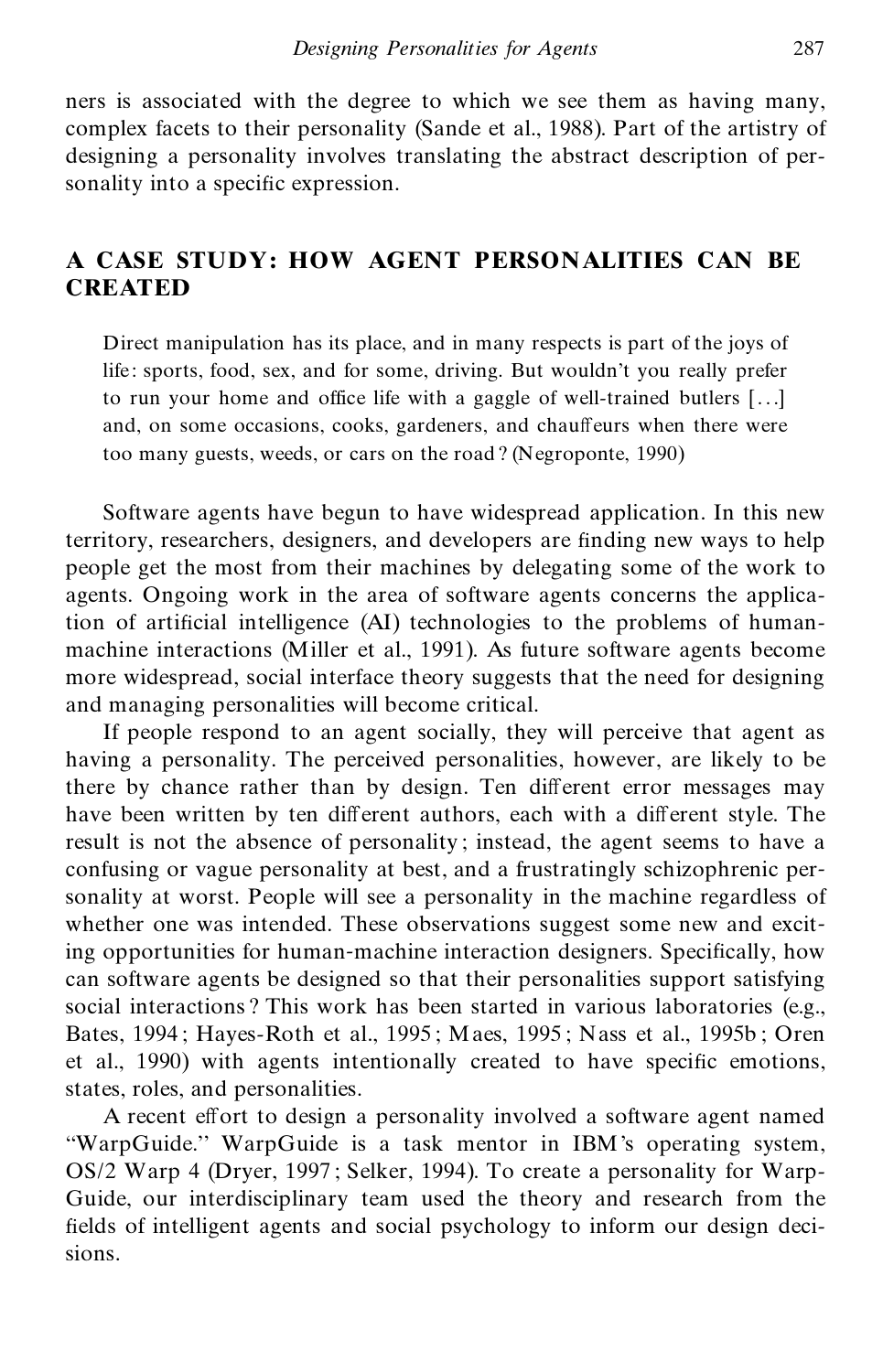WarpGuide uses software-agent technology to guide people through certain system tasks, helping to prevent them from making errors. Warp- Guide communicates in full-sentence text and responds to voice commands (like the other components of OS/2 Warp 4). Because of WarpGuide's social role, use of language, and perceived intelligence, we considered people's possible social responses. Specifically, we addressed the questions  $(1)$  would WarpGuide's function be designed best as the behavior of a single social partner or many, (2) what personality would be best for WarpGuide, and (3) how was that personality best expressed ?

We first considered the argument for multiple social personalities. People perceive whatever is present as the social partner (Reeves  $\&$  Nass, 1996). A user interface, however, is not necessarily like a single physical object or single social partner. Rather, a user interface is like a proscenium to a stage populated by people, places, and things (Laurel, 1986). The stage may contain a single actor or an entire troupe. It is easy to see how icons in a graphical user interface might be like distinct physical objects. In the same way, autonomous interface personalities might be like distinct social part ners.

As an example, researchers have demonstrated that social entities and voices are matched one to one. Two computers with one voice were per ceived as a single social partner; one computer with two voices was per ceived as two social entities (Nass & Steuer, 1993 ; Dryer et al., 1993b). In other words, voice is one clue that people use to integrate and distinguish collections of behaviors into discrete social entities.

In our case, we considered whether WarpGuide's behavior was best used to distinguish it as a social partner, separate from other entities. In general, computer system behaviors tend to be purely reactive responses to user actions. In contrast, WarpGuide works to help people accomplish tasks, behaving at times autonomously and proactively. Moreover, people's per ception of WarpGuide as a discrete social entity might be advantageous. Separate social personalities may be used in a ''good cop/bad cop'' routine. That is, one partner could be made the scapegoat for all of the emotionally negative aspects of an interaction, leaving interactions with another partner emotionally positive (cf. Reeves & Nass, 1996).

We therefore decided that WarpGuide ideally should be distinct from the ''system homunculus.'' The idea was that, psychologically, people might have a troubled relationship with their primary partner, the system. As a partner, the system sometimes is hard to get along with. People's relationship with WarpGuide, however, could be different; WarpGuide would be a distinct social partner, whose only job was helping with tasks. It would be like a voice over the shoulder, guiding people through their interactions with the system. This way, WarpGuide would be ''blameless'' for whatever else the system did.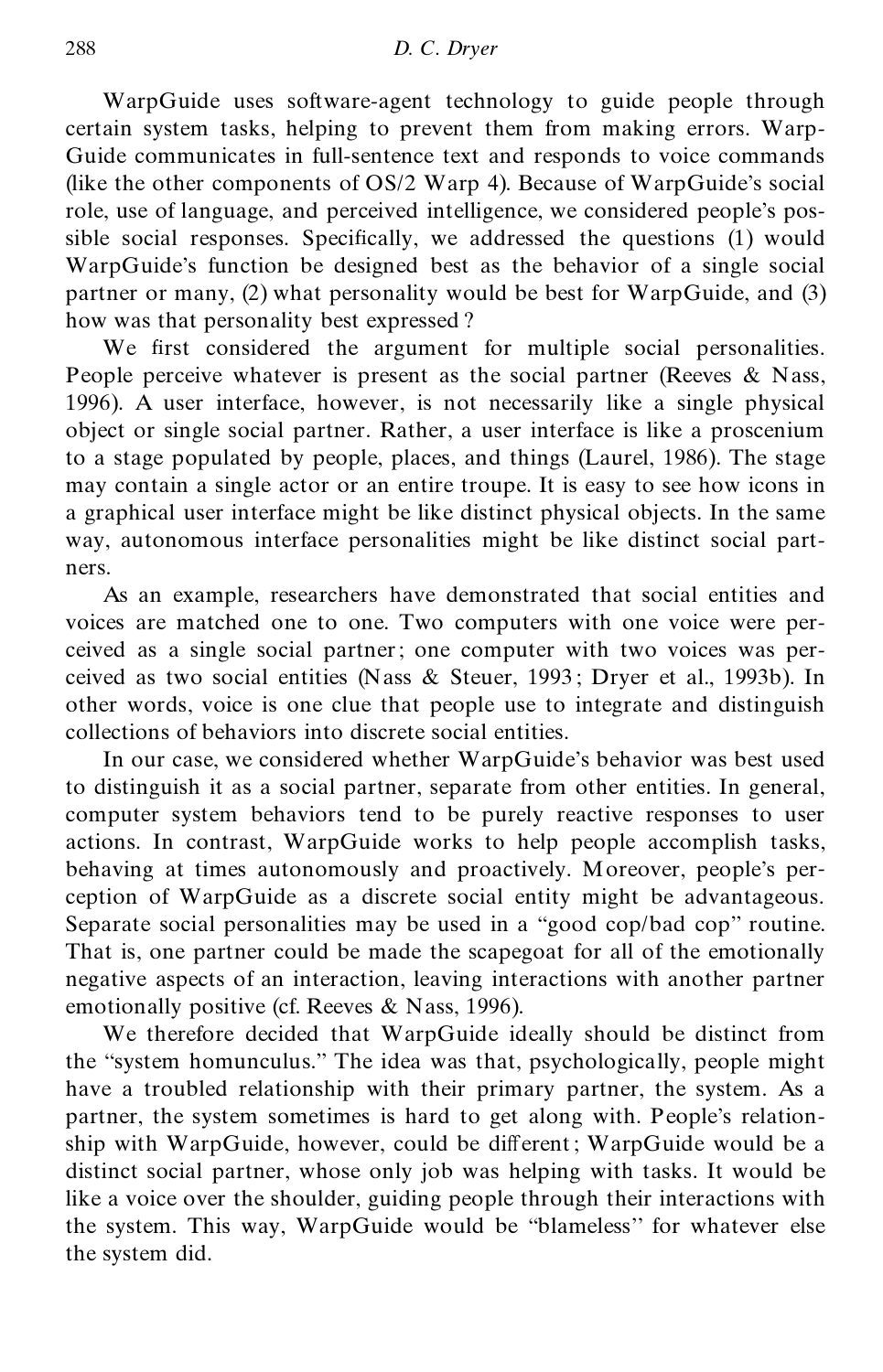Our next decision concerned whether people would be interacting with (1) the system and a single personality called ''WarpGuide'' or (2) the system and multiple personalities called ''WarpGuides.'' Here, we had to consider two competing arguments. On the one hand, separate social personalities can have the advantage of being ''specialists.'' By virtue of having a narrow range of expertise, people both perceive specialists as being better than "generalists'' for that domain and tend to have lower expectations for their behavior outside of that domain (regardless of whether these assumptions are true) (Nass et al., 1996b). On the other hand, people generally like to keep things simple. Managing multiple social relationships can get compli cated, turning a potentially simple one-on-one interaction into a group relationship.

WarpGuide would lead people through many different tasks. Certainly, technologists talk about one agent for this task and another for that. Was WarpGuide best thought of as a collection of entities, each being an expert at a single task ?

Before we answered that question, another question occurred to us about WarpGuide's behavior. WarpGuide would behave in different ways depending on the task. We had both wizard technology (SmartGuide) and guide technology (COACH) available to us.<sup>2</sup> Because each technology has its advantages for different tasks (Attkinson et al., 1995; Dryer, 1997; Wilson, 1995), we wanted WarpGuide to have both behaviors. Did this difference in behavior mean that we had to create WarpGuide as two separate social personalities ?

We decided that what people really wanted was a single social partner that they could turn to for help. WarpGuide would be like that expert down the hall, someone you turn to whenever you have a problem with your computer. Thus, to simplify the interaction, people would have a single, social relationship with one task mentor. WarpGuide would be a skilled mentor, an expert with knowledge that extended across a set of tasks but no further. Moreover, people would not care what underlying technology (guide or wizard) WarpGuide was using for guidance ; they would just want the best guidance for the particular task. So WarpGuide was conceived as a single personality with two roles: guide and wizard.

To complete our work, we needed to integrate WarpGuide's roles and behaviors into a single social partner. For OS/2 Warp 4, we did not have the option of giving WarpGuide a single voice, at least not one that could be heard. Instead, we needed to find other ways to create a single, consistent personality. We started with the current research and considered what kind of personality would be best for WarpGuide. In general, people prefer friendly personalities. Similarly, we decided WarpGuide needed to be authoritative but not so dominant that it was perceived as intrusive. As a task assistant, people might prefer either a learning partner (who would be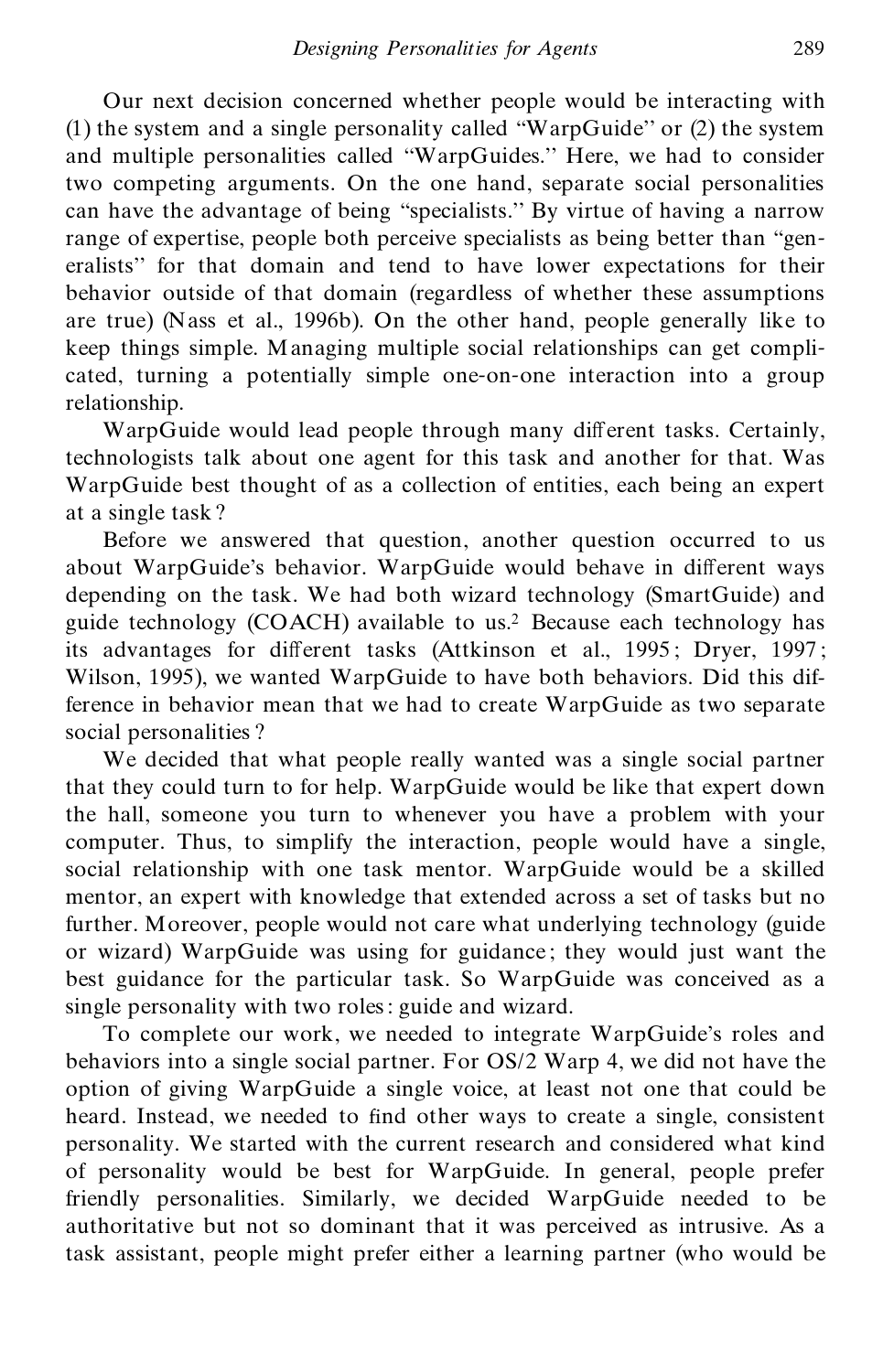similar to users with respect to computer experience) or an intelligent helper (who would be complementary to users). We could have made WarpGuide an inexperienced agent who would seem to learn along with people. Instead, we choose to embody in WarpGuide the expertise that people would seek. Therefore we defined the personality as friendly, authoritative yet unobtrusive, and intelligent. We then explored ways to create this personality.

To communicate a personality, an entity's behavior needs to be consistent. We therefore endeavored to design WarpGuide's form of interaction to be consistent. As one example, WarpGuide offers a consistent starting point for many different tasks. It presents a collection of "guidance objects" organized in a single location. When a guidance object is opened, Warp- Guide brings up the appropriate task interface along with the accompanying assistance. WarpGuide also provides a way to navigate through tasks from beginning to end, even across multiple task interfaces that normally may be scattered throughout the user interface. WarpGuide works the same way across both roles and across a range of tasks, unifying these roles and behaviors into a single personality.

Visual appearance is another clue to personality. WarpGuide is represented graphically in the user interface by a set of objects, windows, icons, and annotations. As shown in Figure 3, all these elements are unified by common visual themes: in particular, a characteristic cue-card form, an annotated dialog, certain colors, and iconic "eyes" (suggesting its social role). The colors and forms are designed to be ''warm'' yet authoritative, representing friendliness and dominance.

We used "friendlier" rounder shapes, such as the rounded rather than angular corners of the cue card, and we went after a happy, ''friendly'' look in the design of the iconic eyes in the title bar control, attempting to use their form to represent the appropriate personality. All of these elements are

| មី៖៖៖ ទ                                                             |                         |
|---------------------------------------------------------------------|-------------------------|
| Type the name of a program, folder, or document, and                |                         |
| Windows will open it for you.                                       |                         |
| <b>Qpen</b><br>Itelnet                                              |                         |
|                                                                     |                         |
| ÐK                                                                  | Cancel<br><b>Browse</b> |
| Running a program                                                   |                         |
| If you don't know the path and filename, click 'Browse' to locate., |                         |

**FIGURE 3.** WarpGuide appearance.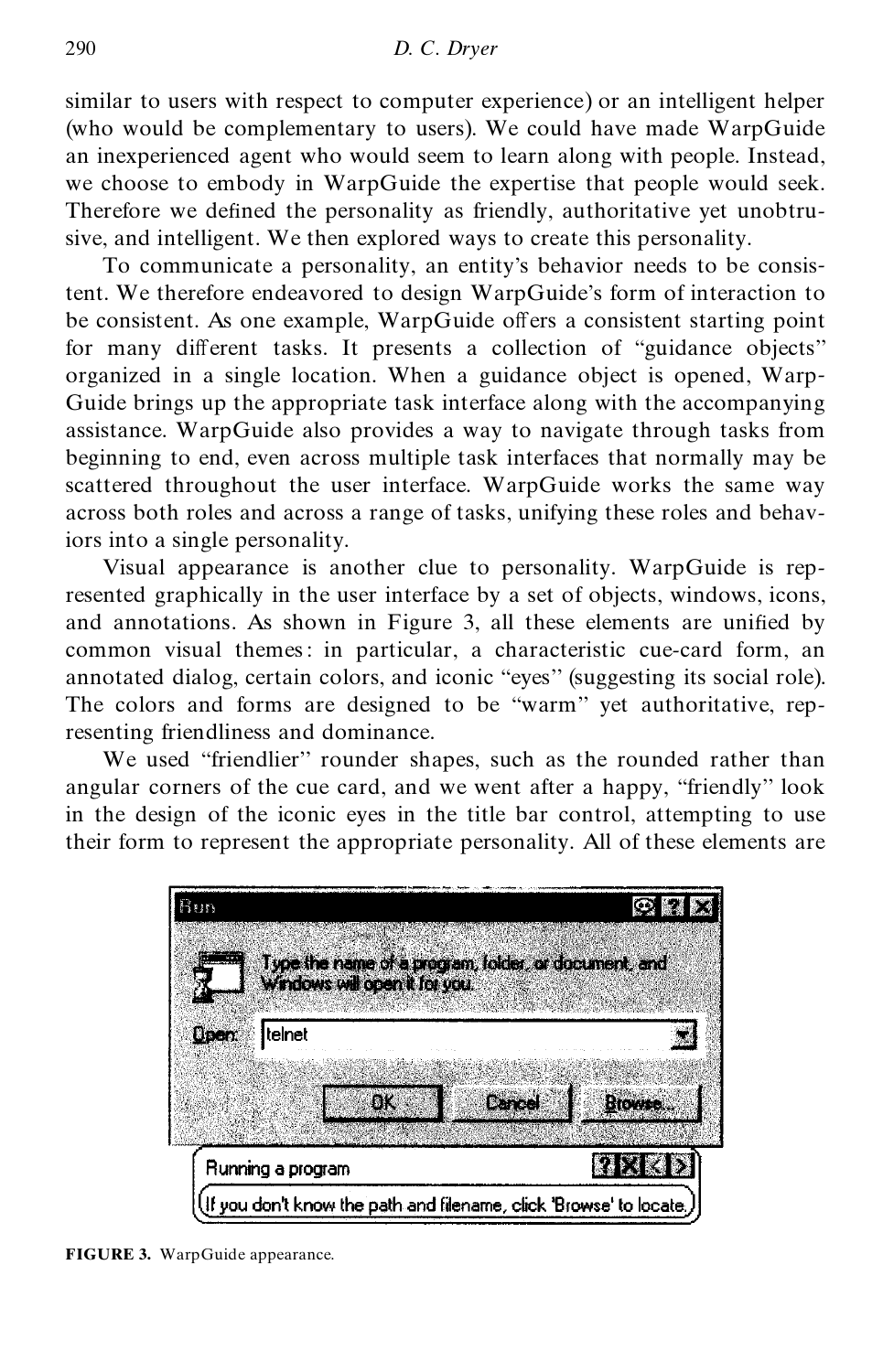unified to some extent by a bold color. Because WarpGuide's form is a set of visual elements that are variations on a single theme, that form helps to express a single personality.

The next step in building WarpGuide's personality was to consider its message content. Research has shown that text alone is a powerful cue to personality (Nass et al., 1995a). We therefore fashioned a style of speech around strict guidelines. We developed templates for sentence structure and wrote each text article to fit the templates. In addition, multiple team members reviewed each article, to ensure that (1) the content was intelligent (2) the tone and phrasing were friendly and authoritative, and (3) the structure was consistent, concise, and unobtrusive. As an example, an article for finding a file dialog is "Type as much of the name as you know, and use an asterisk (\*) for the rest.'' A version of the sort, ''You can type only as much as you know, and use an asterisk (\*) for the rest'' makes the software agent seem less authoritative. A version of the sort, ''If you don't know the whole name, type what you know and use a asterisk for what you don't know'' makes the software agent seem less friendly. Of all the design decisions, the phrasing of the text was probably the most important to establish Warp- Guide's personality.

Finally, although we used behavior, images, and text phrasing deliber ately to construct a personality, we also chose to avoid anthropomorphism and the possible overuse of social metaphors. In some contexts, people may prefer explicit social characterizations, such as the use of interface characters. Our goal, however, was to make the most of social responses that people would have, not artificially create a social relationship. We therefore attempted to strike a balance between a lifelessly bland representation and one that would be annoyingly affected. In particular, we avoided a full face or figure and did not use first-person pronouns in the text. WarpGuide was not meant to be "cute," nor was it meant to portray itself as "human." Instead, our intent was that it would behave socially in ways that make sense given its context.

#### **GENERALIZATIONS : TIPS FOR DESIGNING PERSONALITIES**

As designers become more aware of the impact that social responses have in human-machine interactions, they will face some of these same issues. Our experience can be summarized with the following guidelines:

1. Language use, fulfilling a social role (like helping) and perceived intelligence are likely to encourage social responses and the perception of a personality.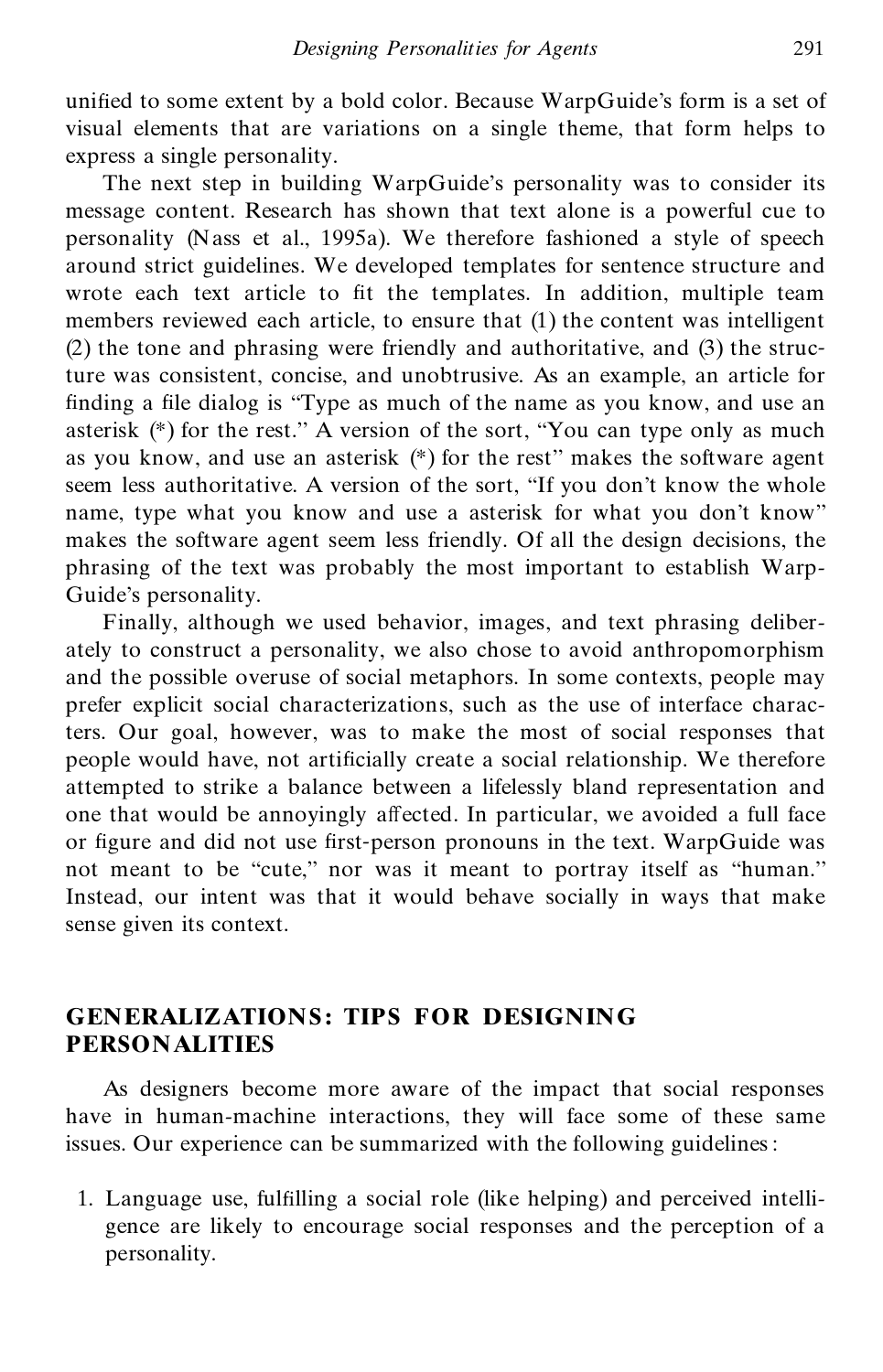- 2. People perceive the personalities of artificial agents along the same dimensions (especially friendliness and dominance) that they perceive human personalities.
- 3. Agent personalities can be communicated through behaviors (such as praising others), linguistic phrasing, appearance, and interaction form.
- 4. Agents that are cooperative, outgoing, calm, organized, or curious are liked better than those that are competitive, withdrawn, anxious, lax, or close-minded.
- 5. Personalities with a foible are liked.
- 6. Strongly expressed personalities are better liked than subtle ones.
- 7. In general, an agent with a personality that is similar to that of a user is liked better than an agent with a personality dissimilar to a user.
- 8. Sometimes a complementary personality is better than a similar one.
- 9. Consistent or meaningfully changing personalities are liked.
- 10. People prefer personalities that are expressed specifically rather than vaguely.
- 11. Multiple personalities can exist in a user interface. If you are likely to have a social response, consider designing one or more discrete person alities to manage that relationship.
- 12. If people are likely to be frustrated, consider designing a personality that they can blame and another that can help them.
- 13. People generally like simplicity ; integrate as much behavior as possible into a single personality. Technological distinctions (like guide versus wizard) may not be psychologically relevant.
- 14. Create a social partner in a way that makes sense for the context. The goal is not to duplicate mindlessly the natural and social world in cyberspace; animation, faces, and the pronoun "I" may not be appropriate.

## **END NOTES**

- 1. The five characters that were not assigned to either of the two personality strength groups were dropped from the analysis. Consequently, the repeated measures analysis of variance had 2 (character dominance) $\times$  2 (character friendliness) $\times$  2 (character personality strength) $\times$  4 (trial) within subject factor levels and 2 (participant dominance) $\times$  2 (participant friendliness) $\times$  2 (participant experience) $\times$  2 (participant gender) between subject factor levels.
- 2. Wizards are a common type of user interface agent. Wizards offer task assistance to people by breaking a task into a (typically) linear series of steps and presenting the steps to a person one at a time. A well-designed wizard replaces a multipurpose user interface with a task-specific interface that guides a person along an efficient path to success, autonomously completing those steps of the task that do not require the person's attention. Guides are another kind of user interface agent. Typically, guides provide task assistance by presenting some kind of context-sensitive direction (Oren et al., 1990; Selker, 1994). In particular, a guide could annotate a graphical user interface in a manner that com municates how to perform the next step in a task and draw a person's attention to where the next step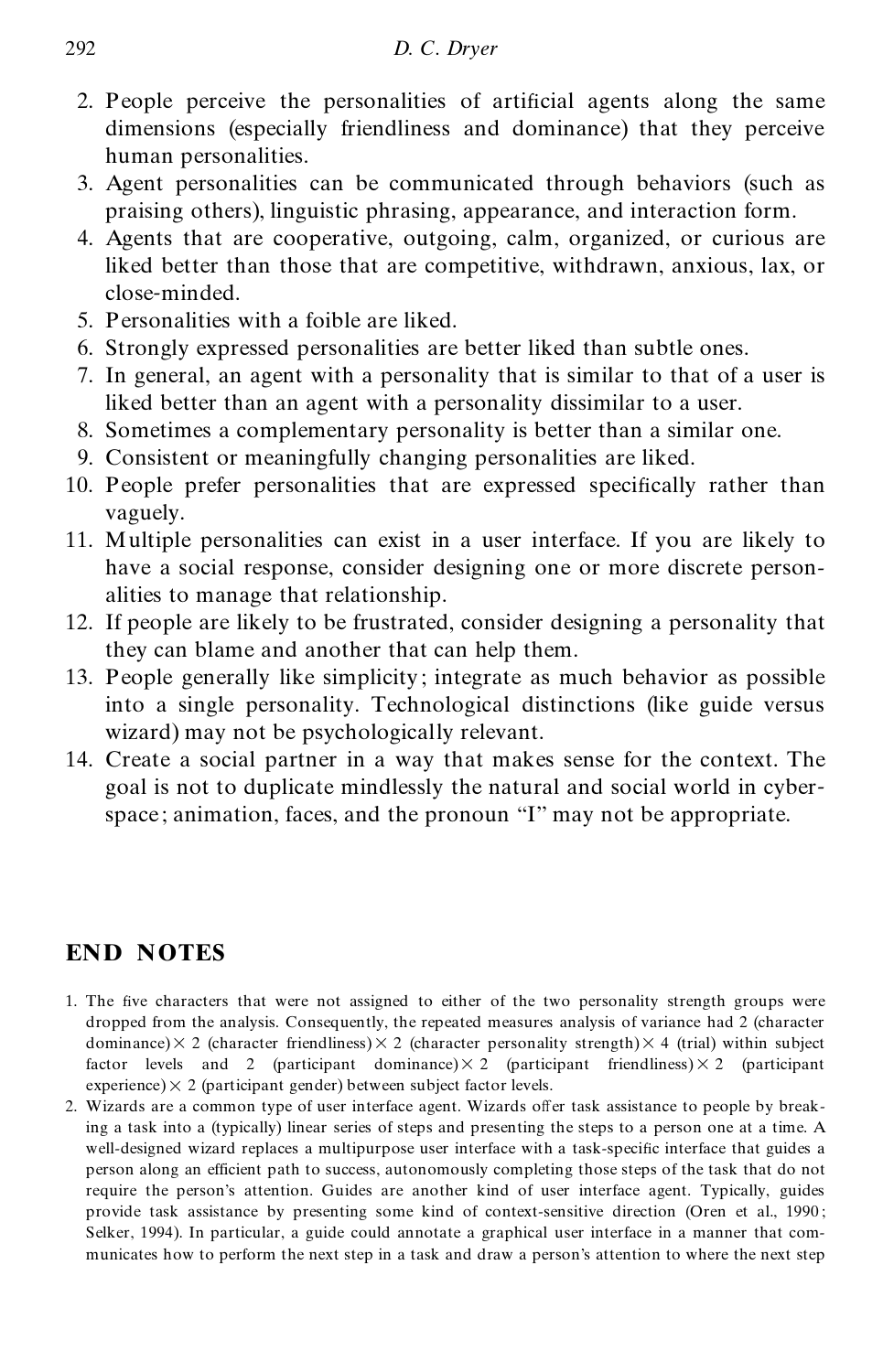will occur. The specific guide technology used in this research  $(COACH)$  monitors task interactions, develops a model of a person's experience with certain task steps, and then uses this model to deter mine when and how task annotations are presented.

#### **REFERENCES**

- Aronson, E., B. Willerman, and J. Floyd. 1966. The effect of a pratfall on increasing interpersonal attractiveness. *Psychonomic Science* 4:227-228.
- Attkinson, B., S. Brady, D. Gilbert, D. Levine, P. O'Connor, D. Osisek, S. Spagna and L. Wilson. 1995. IBM intelligent agents. In *UNICOM Seminar Proceedings*.
- Bates, J. 1994. The role of emotion in believable characters. *Communications of the ACM* 37:7.
- Benjamin, L. S. 1974. Structural analysis of behavior. *Psychological Review* 81 :392 425.
- Brennan, S. E., and J. O. Ohaeri. 1994. Effect of message style on users' attributions toward agents. In *CHI' 94 Conference* : *Companion Human Factors in Computing Systems*, 281 282. Boston, Mass.: ACM Press.
- Byrne, D. 1971. *The attraction paradigm*. New York : Academic.
- Cantor, N., and W. Mischel. 1979. Prototypes in personal perception. *Advances in Experimental Social Psychology* 12:3-52.
- Conte, H. R., and R. Plutchik. 1981. A circumplex model for interpersonal personality traits. *Journal of Personality and Social Psychology* 40 :701 711.
- Croom, W. C., J. M. Wallace, and J. M. Schuerger. 1989. Jungian types from Cattellian variables. *Multi variate Experimental Clinical Research* 9(1):35-40.
- Detenber, B., and D. C. Dryer. 1995. Eye of the beholder: Individual differences in responses to mediated images. Presented at the annual meeting of the International Communication Association, Sante Fe, N. Mex.
- Don, A., S. Brennan, B. Laurel, and B. Shneiderman. 1992. Anthropomorphism : From Eliza to Terminator 2. In *Proceedings of CHI '92* : *Human Factors in Computing Systems*, 67 70. Monterey, Calif.: ACM Press.
- Dryer, D. C. 1995. Personalities of user interface characters. Technical report for Walt Disney Pictures and Television, Burbank, Calif.
- Dryer, D. C. 1997. Wizards, guides, and beyond : A rational and empirical method for selecting optimal intelligent user interface agents. In *Proceedings of the Intelligent User Interface Conference*, *Orlando*, *Fla.*, 265-268.
- Dryer, D. C., and L. M. Horowitz. 1997. When do opposites attract ? Interpersonal complementarity versus similarity. *J ournal of Personality and Social Psychology* 72(3):592-603.
- Dryer, D. C., T. Jacob, and V. Shoham-Saloman. 1994. The communication style typology of families. Presented at the Annual Meeting of the American Psychological Association, Los Angeles, Calif.
- Dryer, D. C., C. Nass, J. S. Steuer, and L. Henriksen. 1993a. Interpersonal responses to computers programmed to function in social roles. Presented at the Annual Meeting of the Western Psychological Association, Phoenix, Ariz.
- Dryer, D. C., J. Steuer, L. Henriksen, E. Tarber, and H. Reeder. 1993b. Computers are social actors II: Voice is the mirror of the soul. Presented at the Annual Meeting of the International Communication Association, Washington, D.C.
- Fogg, B. J., and C. Nass. 1997. Silicon sycophants: The effects of computers that flatter. *International Journal of Human*-*Computer Studies* 46(5):551 561.
- Furnham, A. 1996. The big five versus the big four: The relationship between the Myers-Briggs Type Indicator (MBTI) and NEO-PI five factor model of personality. Personality and Individual Differences 21:303-307.
- Gurtman, M. B. 1991. Evaluating the interpersonalness of personality scales. *Personality and Social Psy chology Bulletin* 17:670-677.
- Hayes-Roth, B., L. Brownston, and E. Sincoff. 1995. Directed improvisation by computer characters. Knowledge Systems Laboratory, Stanford University, Technical Report KSL-95-04.
- Hildebrand, D. K. 1986. *Statistical thinking for behavioral scientists*. Boston, Mass.: Duxbury Press.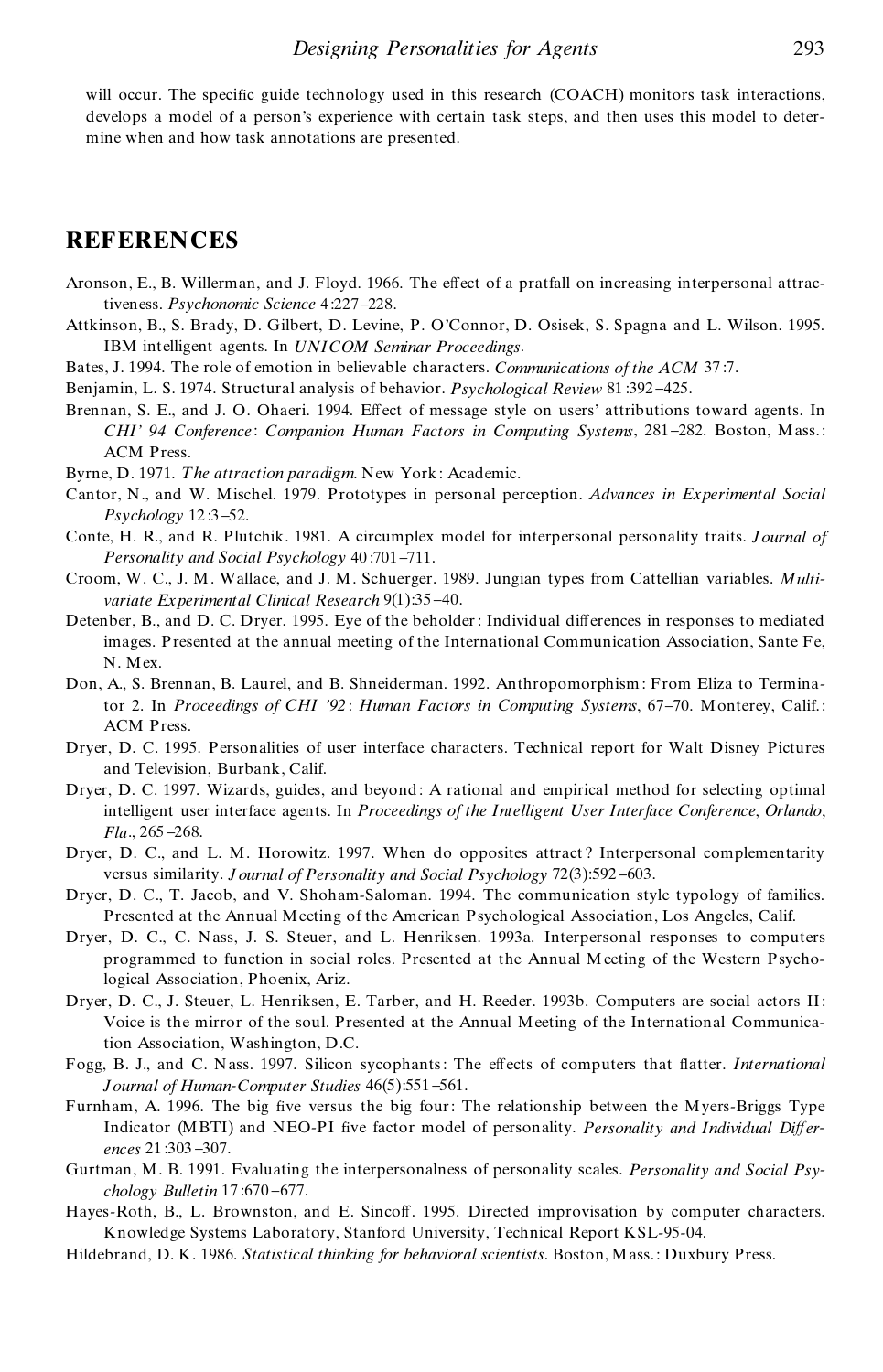- Horn, J. L., and R. B. Cattell. 1966. Refinement and test of the theory of fluid and crystallized ability intelligences. *J ournal of Educational Psychology* 57 :253 270.
- Horowitz, L. M., D. C. Dryer, and E. N. Krasnoperova. 1997. The circumplex structure of interpersonal problems. In *Circumplex models of personality and emotions*, eds. R. Plutchik and H. R. Conte. Washington, D.C.: American Psychological Association.
- Horowitz, L. M., K. D. Locke, M. B. Morse, S. V. Waikar, D. C. Dryer, E. Tarnow, and J. Ghannam. 1991. Self-derogations and the interpersonal theory. *J ournal of Personality and Social Psychology* 61:68-79.
- Horowitz, L. M., S. E. Rosenberg, B. A. Baer, G. Ureno, and V. S. Villasenor. 1988. Inventory of interpersonal problems: Psychometric properties and clinical applications. *Journal of Consulting and Clini cal Psychology* 61 :549 560.
- Kiesler, D. J. 1983. The 1982 interpersonal circle: A taxonomy for complementarity in human inter actions. *Psychological Review* 90 :185 214.
- Kiesler, S., and L. Sproull. 1997. ''Social'' human-computer interaction. In *Human values and the design of computer technology*, ed. B. Friedman. Cambridge, Mass.: CSLI Publications.
- King, W. J., and J. Ohya. 1996. The representation of agents: Anthropomorphism, agency, and intelli gence. *In Proceedings of the CHI Conference*, *Vancouver*, *BC*, *Canada*.
- Knutson, B. 1996. Facial expressions of emotion influence: Interpersonal trait influences. *J ournal of Nonverbal Behavior* 20:165-182.
- Koda, T. 1996. Agents with faces: The effects of personification. In *Proceedings of Human-Computer Interaction '96*, *London*.
- Krokoff, L. J., J. M. Gottman, and A. K. Roy. 1988. Blue-collar marital interaction and a companionate philosophy of marriage. *Journal of Personal and Social Relationships* 5 :201 222.
- Lanier, J. 1995. Agents of alienation. *Interactions* 2 :3.
- Laurel, B. 1986. Interfaces as mimesis. In *User centered design: New perspectives on human*-*computer interface*, eds. D. A. Norman and S. W. Draper. Hillsdale N.J.: Lawrence Erlbaum.
- Leary, T. F. 1957. *Interpersonal diagnosis of personality*. New York : Ronald Press.
- Lester, J. C., S. A. Converse, S. E. Kahler, S. T. Barlow, B. A. Stone, and R. S. Bhogal. 1997. The persona effect: Affective impact of animated pedagogical agents. In *Proceedings of CHI* '97, 359-366.
- Maes, P. 1995. Artificial life meets entertainment: Lifelike autonomous agents. *Communications of the ACM* 38(11):108-114.
- Maes, P., and R. Kozierok. 1993. Learning interface agents. In *Proceedings of AAAI'93*. Menlo Park, Calif.: International Joint Conference on Artificial Intelligence, Inc.
- McCrae, R. R., and O. P. John. 1992. An introduction to the five-factor model and its applications. *Journal of Personality* 60 :175 215.
- Miller, J. R., J. W. Sullivan, and S. W. Tyler. 1991. Introduction. In *Intelligent user interfaces*, eds. J. W. Sullivan and S. W. Tyler. New York : Addison Wesley.
- Mischel, W. 1968. *Personality and assessment*. New York : Wiley.
- Moon, Y., and C. Nass. 1996. Adaptive agents and personality change: Complementarity versus similarity as forms of adaptation. In *Proceedings of the CHI Conference*, *Vancouver*, *BC*, *Canada*.
- Moskowitz, D. S. 1988. Cross-situational generality in the laboratory : Dominance and friendliness. *Journal of Personality and Social Psychology* 54:829-839.
- Nass, C., B. J. Fogg, and Y. Moon. 1996a. Can computers be teammates ? *International Journal of Human-Computer Studies* 45(6):669-678.
- Nass, C., Y. Moon B. J. Fogg, B. Reeves, and D. C. Dryer. 1995a. Can computer personalities be human personalities ? *International J ournal of Human*-*Computer Studies* 43 :223 239.
- Nass, C. I., Y. Moon, B. J. Fogg, B. Reeves, and C. Dryer. 1995b. Human-computer interaction as interpersonal interaction. In *Proceedings of the CHI Conference*, *Denver*, *Colo*.
- Nass, C., Y. Moon, and N. Green. 1997a. Are machines gender neutral ? Gender-stereotypic responses to computers with voices. *J* ournal of Applied Social Psychology 27:864-876.
- Nass, C. I., Y. Moon, J. Morkes, E. Kim, and B. J. Fogg. 1997b. Computers are social actors: A review of current research. In *Human values and the design of computer technology*, ed. B. Friedman. Cam bridge, Mass.: CSLI Publications.
- Nass, C., B. Reeves, and G. Leshner 1996b. Technology and roles: A tale of two TVs. *J ournal of Commu nication* 46:121-128.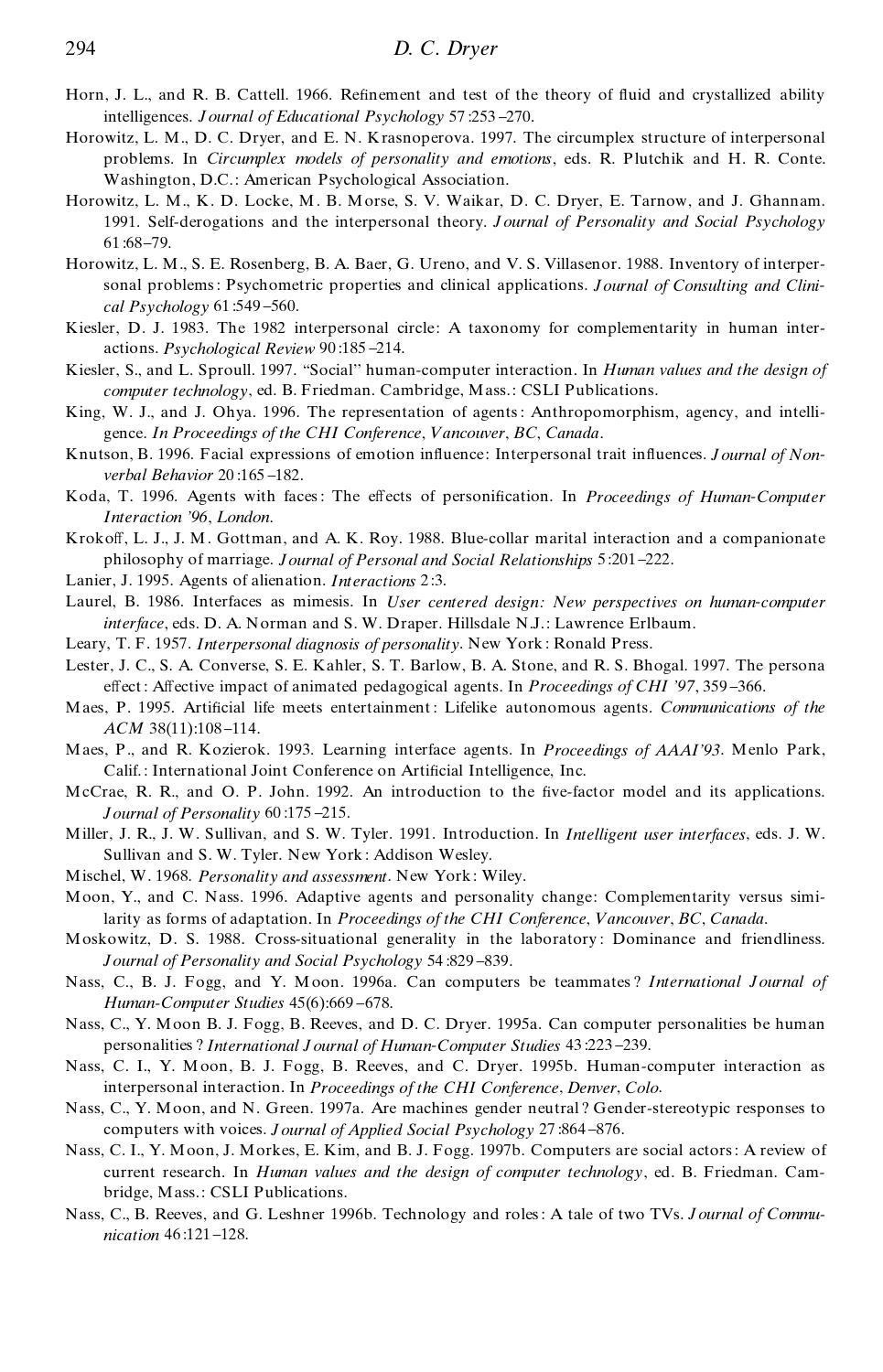- Nass, C., and J.S. Steuer. 1993. Computers, voices, and sources of messages :Computers are social actors. *Human Communication Research* 19:504-527.
- Nass, C., J. S. Steuer, L. Henriksen and D. C. Dryer. 1994. Machines and social attributions: Performance assessments of computers subsequent to ''self-'' or ''other-'' evaluations. *International Journal of Human*-*Computer Studies* 40 :543 559.
- Negroponte, N. 1990. Hospital corners. In *The art of human*-*computer interface design*, ed. B. Laurel. Reading, Mass.: Addison Wesley.
- Novak, D. W., and M. J. Lerner. 1968. Rejection as a function of perceived similarity. *Journal of Person ality and Social Psychology* 9 :147 152.
- Oren, T., G. Salomon, K. Kreitman, and A. Don. 1990. Guides: Characterizing the interface. In *The art of human*-*computer interface design*, ed. B. Laurel. Reading, Mass. : Addison Wesley.
- Reeves, B., and C. Nass. 1996. *The media equation*. Cambridge, Mass.: Cambridge University Press.
- Sande, G. N., G. R. Goethals and C. E. Radloff. 1998. Perceiving one's own traits and others': The multifaceted self. *Journal of Personality and Social Psychology* 54 :13 20.
- Selker, T. 1994. Coach : A teaching agent that learns. *Communications of the ACM* 37(7):92 99.
- Shneiderman, B. 1995. Looking for the bright side of user interface agents. *Interactions* 2 :1.
- Shweder, R. A. 1975. How relevant is an individual difference theory of personality? *Journal of Personality* 43 :455 485.
- Sparks, G. G., and M. M. Spirek. 1988. Individual differences in coping with stressful stimuli: An activation-arousal view. *Human Communication Research* 15 :195 216.
- Strong, S. R., and H. I. Hills. 1986. *Interpersonal communication rating scale*. Richmond Va : Virginia Commonwealth University.
- Takeucki, A., and K. Nagao. 1993. Communicative facial displays as a new conversation modality. In *Proceedings of INT ERCHI'93 Human Factors in Computing Systems*, 24 29 April, 187 193. Amsterdam, The Netherlands: ACM Press.
- Takeuchi, A., and T. Naito. 1994. Situated facial displays: Towards social interaction. In *Proceedings of CHI'94 : Human Factors in Computing Systems*, 24 28 April. Boston, Mass.: ACM Press.
- Taylor, S. E., and D. Mettee. 1971. When similarity breeds contempt. *Journal of Personality and Social Psychology* 20:75-81.
- Thomas, F., and O. Johnston. 1981. *Disney animation: The illusion of life*. New York : Abbeville Press.
- Uleman, J. S., A. Hon, R. Roman, and G. B. Moskowitz. 1996. On-line evidence for spontaneous trait inferences at encoding. *Personality and Social Psychology Bulletin* 22 :377 394.
- Walker, J., L. Sproull, and R. Subramani. 1994. Using a human face in an interface. in *Proceedings of CHI'94 : Human Factors in Computing Systems*, 24 28 April, 85 91. Boston, Mass.: ACM Press.
- Wexelblat, A. 1998. Don't make that face : A report on anthropomorphizing an interface. In *Intelligent Environments*, 173-179. AAAI Press Technical Report SS-98-02.
- Wiggins, J. S. 1979. A taxonomy of trait-descriptive terms: The interpersonal domain. *Journal of Person ality* and *Social Psychology* 37:395-412.
- Wiggins, J. S., and R. Broughton. 1985. The interpersonal circle: A structural model for the integration of personality research. *Perspectives in Personality* 1 :1 47.
- Wilson, L. 1995. Intelligent agents: A primer. *Personal Systems* (September/October):47 49.
- Wish, M., M. Deutsch and S. J. Kaplan. 1976. Perceived dimensions of interpersonal domain. *Journal of Personality and Social Psychology* 33:409-420.
- Young, F. W. 1987. *Multidimensional scaling: History*, *theory*, *and applications*, ed. R. M. Hamer. Hillside, N.J.: Lawrence Erlbaum.